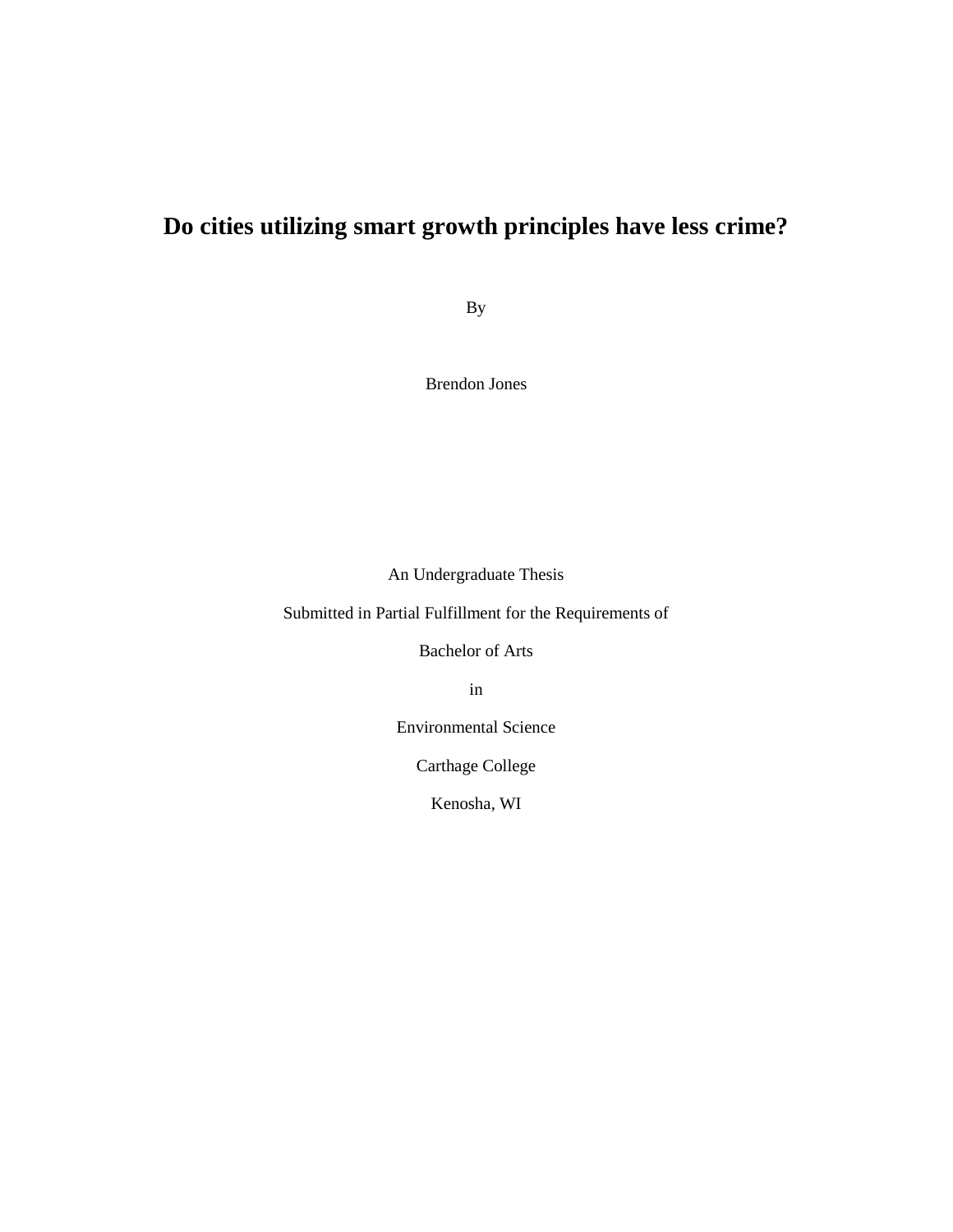## **Do cities utilizing smart growth principles have less crime?**

Brendon Jones May 3, 2012

#### **Abstract**

Smart growth is a building practice that goes to maintain and build better cities by placing housing and transportation options closer to shops, schools, and jobs. This study assesses whether cites utilizing smart growth principles have less crime. Through statistical analysis, this study attempts to show the statistical patterns of crime and their changes within areas utilizing smart growth principles. In order to investigate to what extent crime can be explained by the presence of smart growth principles, crime data was put together with other city demographics and physical characteristics. The results of this study shows varying results, suggesting cities utilizing smart growth principles could play a positive role on crime rates, which would complement existing knowledge and toolset in the literature and could potentially help local governments to attract more funding for smart growth development.

#### **Introduction**

Smart growth is an ever advancing and important topic in urban planning; a topic that involves many of today's pressing issues in the economy. Smart growth is a way of building communities in a more compact and efficient way by combining residential property with other types of properties, encouraging people to live nearby where they work. This cuts down on the dependence of the automobile and promotes closer social ties because people live in higher density areas together (Perdue, 2004). In areas utilizing smart growth, there seems to be a connection between closer living and lesser crime. When people live in smart growth community, the "neighborhood watch" effect is strengthened with more eyes to look upon surrounding property and citizens. The Environmental Protection Agency (EPA), through multiple publications, (EPA, 2002; EPA 2009) has identified the benefits of smart growth to the environment and economy of a community. Relatively few studies have shown the consequences of neighborhood densities for urban populations, particularly for the prevalence of crime (Browning, 2010). By demonstrating that crime rates are lower in areas of smart growth communities, policy makers can use this knowledge as another tool for more funding and to advance smart growth into more cities. The public plays a large role in advancing the smart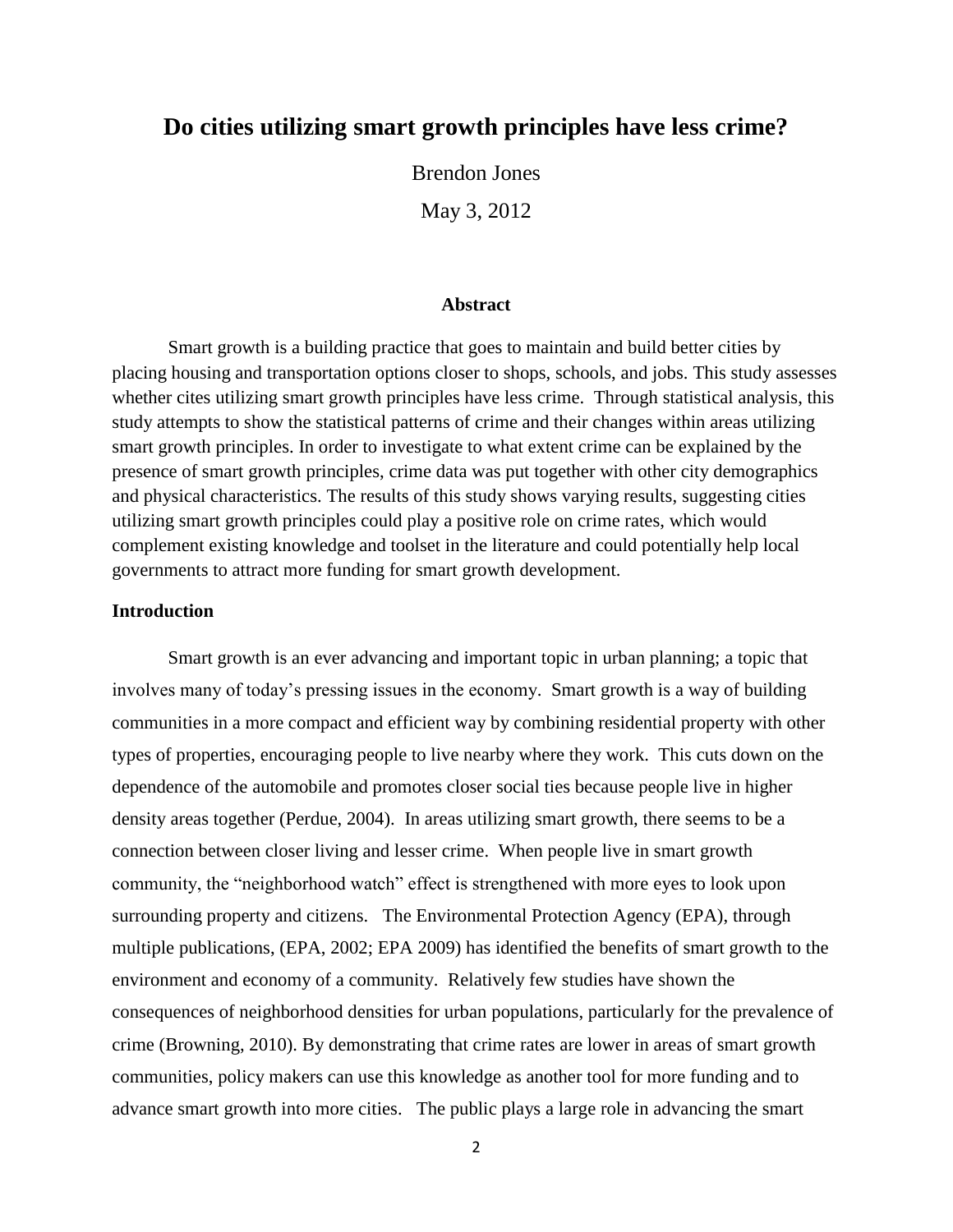growth issue (EPA, 2009), and they are also important in spreading knowledge about smart growth. As open spaces in urban and suburban areas are disappearing, building with smart growth principles appears to be a possible solution, its benefits have the ability to last and prosper into the future. More funding and knowledge about the subject will allow for more grants regarding smart growth (EPA, 2009).

In the post world war era, cities were planned in a simple, yet inefficient way (Browning, 2010). Residential areas were separate from commercial areas, which also were separate from industrial areas. As a result, people saw cities in much divided sectors. This was an attempt to buffer residents from different sectors, for example commercial from residential (Perdue, 2004). This "solution" has led to increasing cases of urban sprawl. Urban sprawl is building out on areas that are undeveloped, often in ways that do not use land in an efficient manner (Perdue, 2004). This spaced out style of building makes communities overly-dependant on long distance transportation. An "island effect" is thus observed from the separation of different sectors, making automobiles the only method to navigate to subdivisions, shopping, and commercial locations (Norquist, 1998). With specific sectors of cities, the dependence on vehicles and thus fossil fuels becomes greater (EPA, 2009).

When policy makers have to make choices they often have to research hard to make the best decision. This involves looking at past studies and looking at all the information available. If a policy maker can demonstrate reliability through use of a local example it is even better (EPA, 2009). This study should be used as a resource to determine why smart growth is good for America and should be utilized more in the future. Studies within urban planning and smart growth have shown that there are closer knit communities with smart growth (EPA, 2009). Yet very few studies have made the extra step to show that with closer knit communities, there is less crime (Browning, 2010). More information regarding smart growth needs to be available so policy makers make informed decisions, decisions they will not regret down the road. The future of smart growth does not just lie in the hands of policy makers if the more common citizen is aware of the benefits of smart growth, steps can be made in the right direction (EPA, 2004). Existing data regarding urban sprawl demonstrates that people cannot continue to live in density inefficient communities (EPA, 2009); policy makers and citizens need to look at life in a more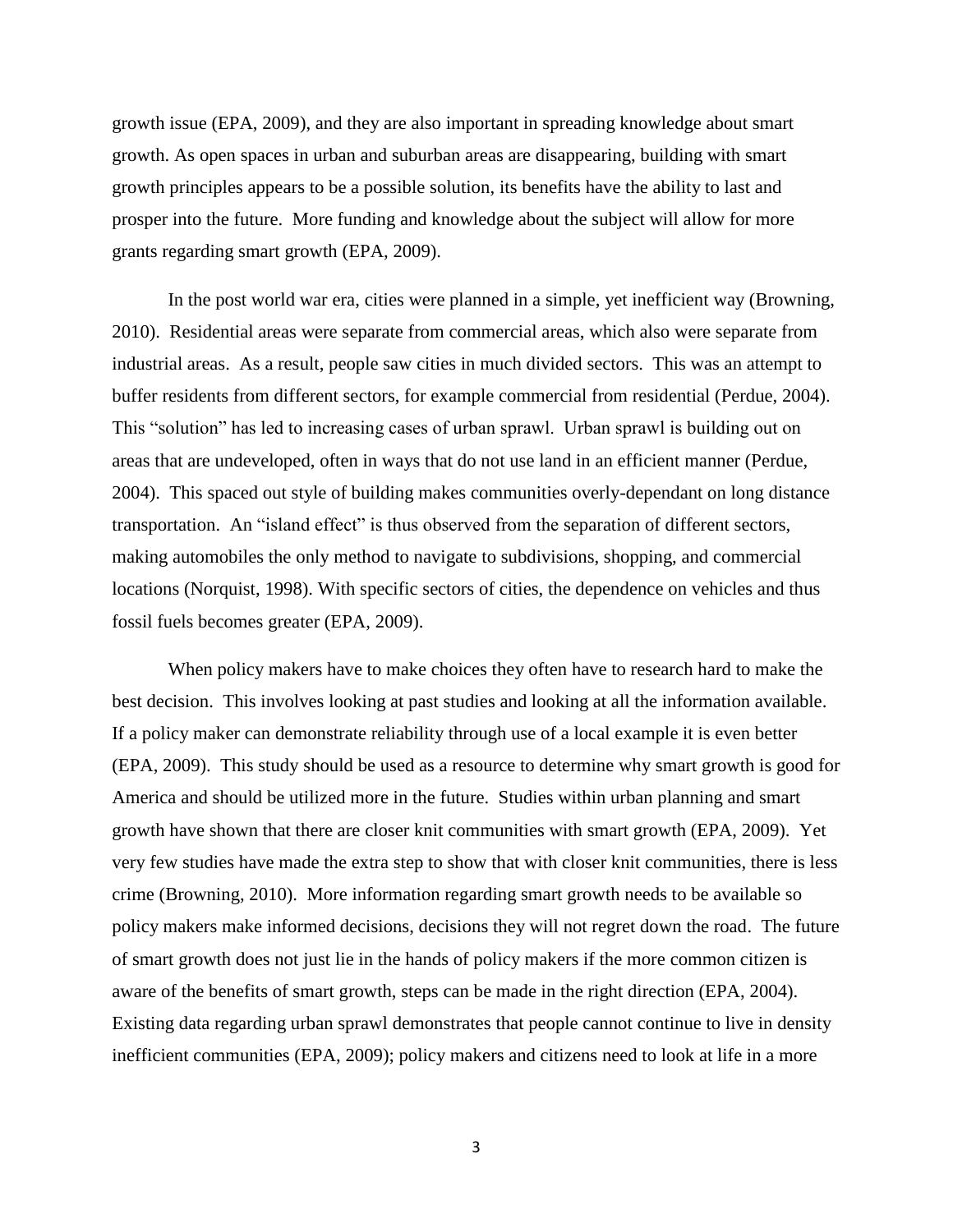sustainable manner. Through past studies and case study examples (EPA, 2004), policy makers can be confident that communities utilizing smart growth are taking steps in the right direction.

This study examines crime in communities utilizing smart growth principles. There are numerous variables that go into what affects crime rates in an area. This study will eliminate extraneous variables that are shown to have minimal affects on crime data. The results from a study like this one have a potential to contribute significantly to the area of urban planning and the trend of smart growth. Outside the urban planning profession, many people are unaware of smart growth and the affects it can have on a community. By studying the link between smart growth and crime, this paper will examine if there is lower crime in areas where smart growth is implemented. If a positive relationship between smart growth and lower crime rates can be demonstrated, more funding may become available for smart growth. This study may also be used as a placement tool for future communities to utilize smart growth principles.

#### **Literature Review**

There are multiple ways in which present conventional building can be seen as problematic. Often time's conventional building does not take advantage of its land to the fullest and leaves areas in which are unsustainable for the future. Table 1 shows the common flaws of conventional building. Separated land use is a extensive issue in conventional building because it naturally involves more automobile use. If citizens do not live near their place of employment more fossil fuels will needed in order to commute back and forth. This then results in further environmental and economic impacts. Inefficient building styles along with few housing choices makes it difficult for people of all incomes to live in conventional communities. In order for businesses to survive in smart growth communities, there needs options for lower, unskilled workers to live as well (EPA, 2009). The dire parking situation in conventional style building is a result of poorly designed regulations and inadequately planned streets. Often times parking lots are made to be comparable to that of football fields, thus increasing the amount of impervious surfaces that can be detrimental to storm water management and infiltration (EPA, 2009). Through smart growth initiatives, parking and improved streets can play a positive role in the environmental and economic impacts from impervious surfaces and storm water management. Overall, conventional building practices leave communities that are unappealing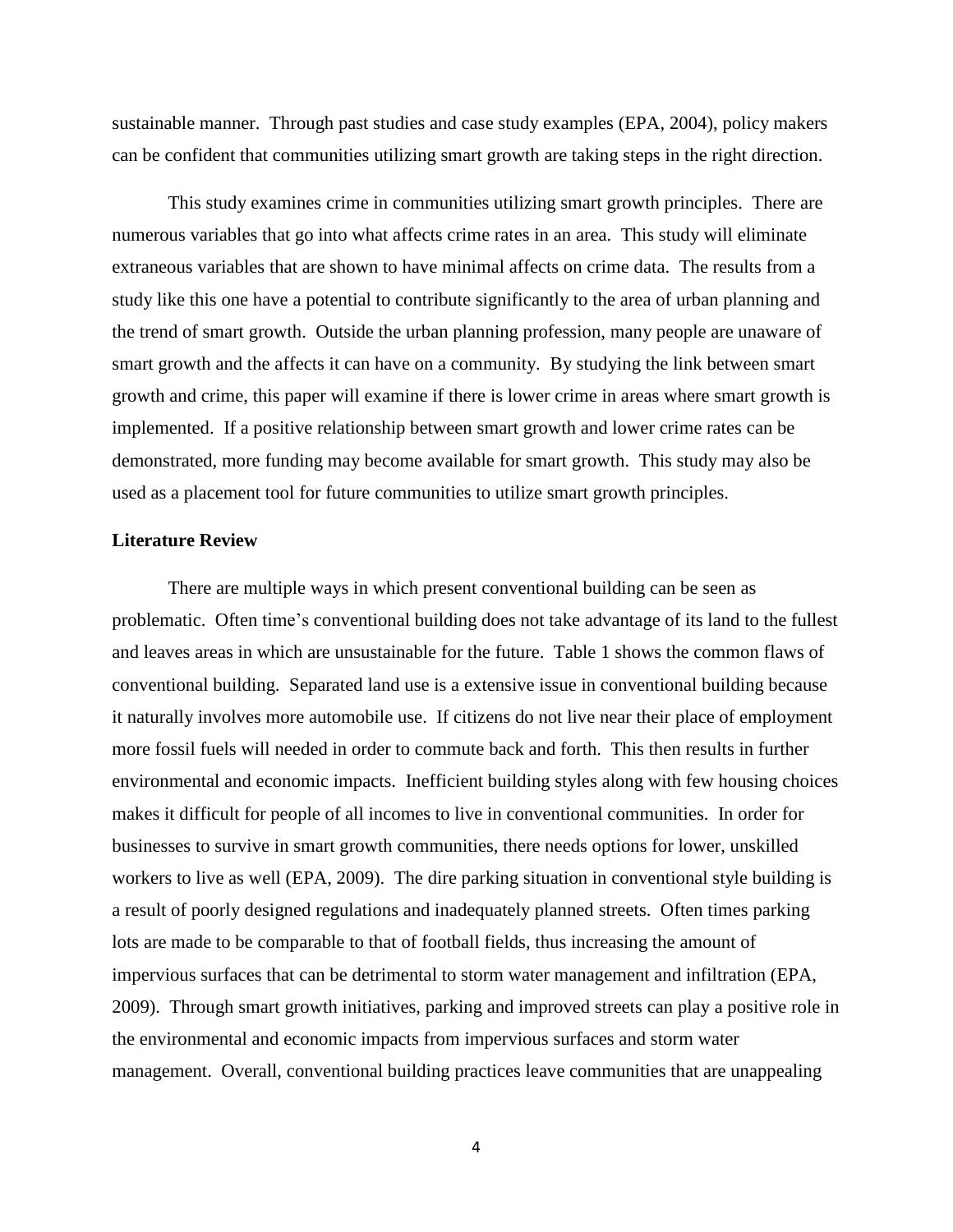because there is larger amount of wasted space. Smart growth goes to change this by offering a more developed and more aesthetically pleasing look to communities.

The EPA believes that there is a variety of factors that go into a smart growth community. Overall communities utilizing smart growth principles are made to be more efficient and more sustainable in the future (EPA, 2009). Cities and communities utilizing smart growth principles have also seen other problems solved, problems often stemming from post world war development where urban sprawl was increasing dramatically (Browning, 2010).

Table 1: Showing the conventional post world war problems and the way smart growth intends to solve these problems.

| Problem                     | <b>Smart growth Solution</b>                                          |
|-----------------------------|-----------------------------------------------------------------------|
| Separated use land          | Mixes land use to combine<br>residential and commercial together      |
| Inefficient building styles | Compact building designs                                              |
| Few housing choices         | Variety of housing options for all<br>incomes                         |
| Automobile dependency       | Walk able and bicycle friendly<br>communities thus reducing obesity   |
| Unappealing communities     | Developed, aesthetically pleasing<br>communities                      |
| Parking                     | <b>Efficient parking options</b>                                      |
| Poorly designed streets     | Streets that are safe and adequate<br>for all types of transportation |
| Crime                       | Closer social ties -- > less crime???                                 |

Smart growth involves mixed land uses. In post world war development, land was readily available and jobs were abundant in order to build (Perdue, 2004). In addition, inexpensive fuel created spaced out style building which thus made communities overlydependant on long distance transportation (Perdue, 2004). With specific sectors of cities, the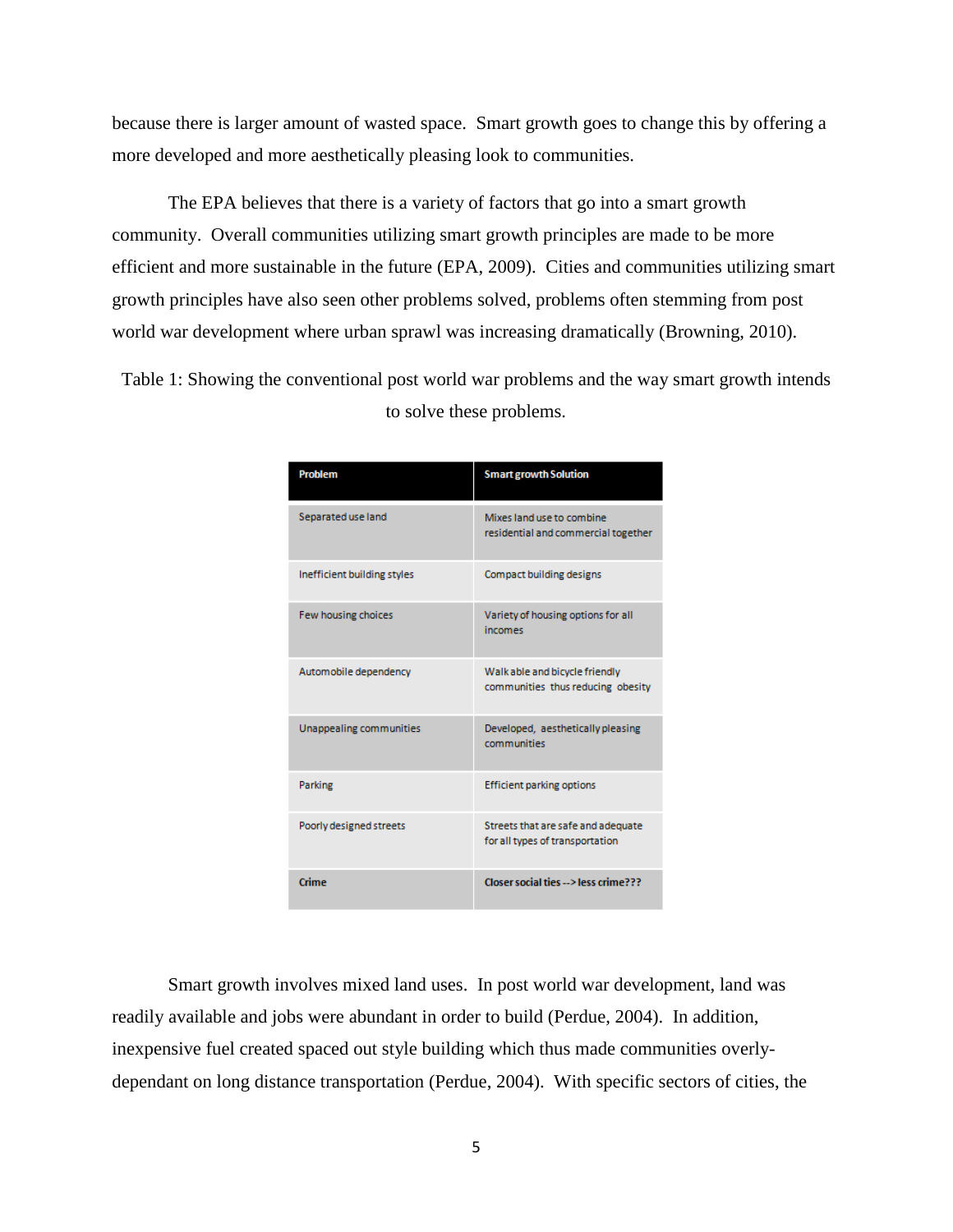dependence on vehicles and thus fossil fuels becomes greater (Edwing, Pendal, & Chen 2003). Smart growth goes to correct this problem. The smart growth trend looks to combine all types of planning into one mixed community. This means that combining different types of development with more compact designs and combining residential with other types of developments to create ideal places to live (EPA, 2004).



Figure 1: Comparing the conventional way of building (left) to a well integrated city of mix use development (right).

Another concept of smart growth is compact building designs. Americans are using more land than ever before, during the last two decades of the  $20<sup>th</sup>$  century, Americans developed land three times faster than we grew as a nation (Perdue, 2004). Developments in metropolitan cities such as New York City, New York and Portland, Oregon utilize compact building designs. On the street level, there are shops and boutiques where people can walk and shop from the sidewalk. On the second and upper floors there is residential living for families and others to call home. From 1993 to 1999 the average square footage of a home in the United States has risen over 200 ft, a 12 percent increase in just six years (EPA, 2004). With more compact building designs, people are more likely to walk than commute via an automobile (EPA, 2004) In a study in California that created more compact communities, which doubled its household density, it had the effect of reducing vehicle travel by 20 to 30 percent (EPA, 2009). Residents in this example were able to use alternative methods when it came to commuting to work and other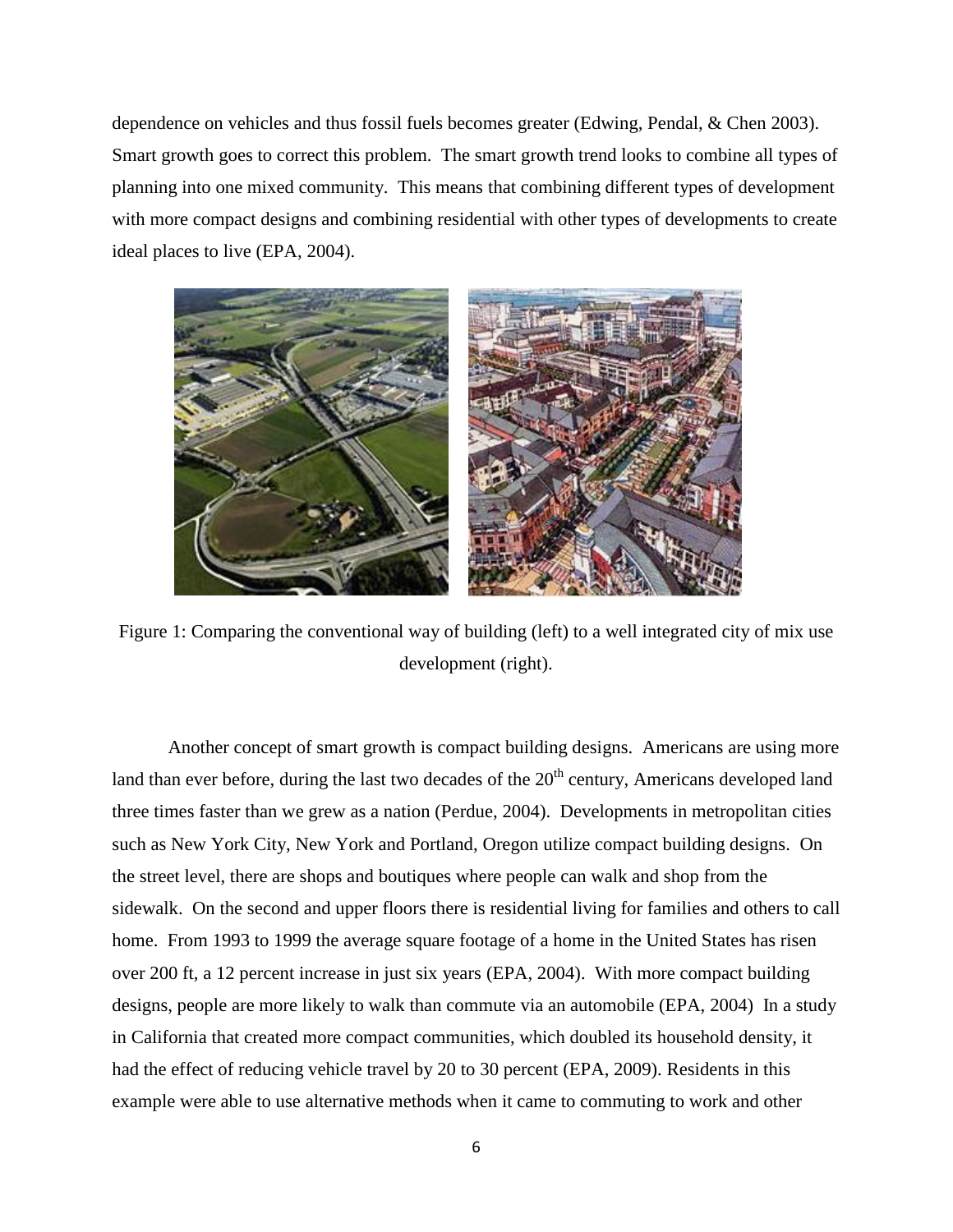places. With compact building designs, there is less wasted space and buildings are more efficient (EPA, 2009).

Smart growth also offers a wide variety of housing options. When communities start to utilize their infrastructure and designs more efficiently, it becomes essential that they meet the housing needs of everyone in the community (EPA, 2004). By this, all levels of income are able to find housing and be satisfied with where they live (EPA, 2004). Moving away from the post world war two era style housing is crucial when it comes to the development of smart growth, times have changed, and housing needs to reflect this. When we look into the brief future, we will see that one in five American will be elderly. By 2030, we will have many older citizens who are unable to drive automobiles and take care of expansive backyards (EPA, 2004). It is important that there is a variety of housing options not only in new housing developments but also in existing housing as well. The changing of zoning and building codes would allow more options and additional units to become available on existing houses (EPA, 2004). Everyone in a smart growth community must be able to find a housing type that satisfies them (EPA, 2004).

One of the most essential parts of the smart growth movement is having walk able communities. Residents need to be able to walk to work, school, parks, stores, and other places. The benefits of walk able communities are abundant. Walk able communities enhance the mobility of a neighborhood, reduce negative environmental consequences, strengthen economies, and support stronger communities through improved social interactions (EPA, 2009). Walk able communities with sidewalks and bike paths allow residents to get to places they could not before without the use of an automobile. With more people walking, the health of the residents would also improve (EPA, 2009). With non smart growth building designs, physical activity was discouraged and access to healthy options was more difficult to obtain (Perdue, 2004). Inactive lifestyles combined with dietary choices have increased the widespread occurrence of obesity in Americans to the top of public health agendas (Maclennan, 2004). The centers for Disease Control and Prevention reported in 2002, that lack of physical exercise in addition to poor eating habits was responsible for 400, 000 deaths (Maclennan, 2004). Communities utilizing smart growth principles encourage exercise by not making automobiles their only option to get to work or to other places in town (Maclennan, 2004).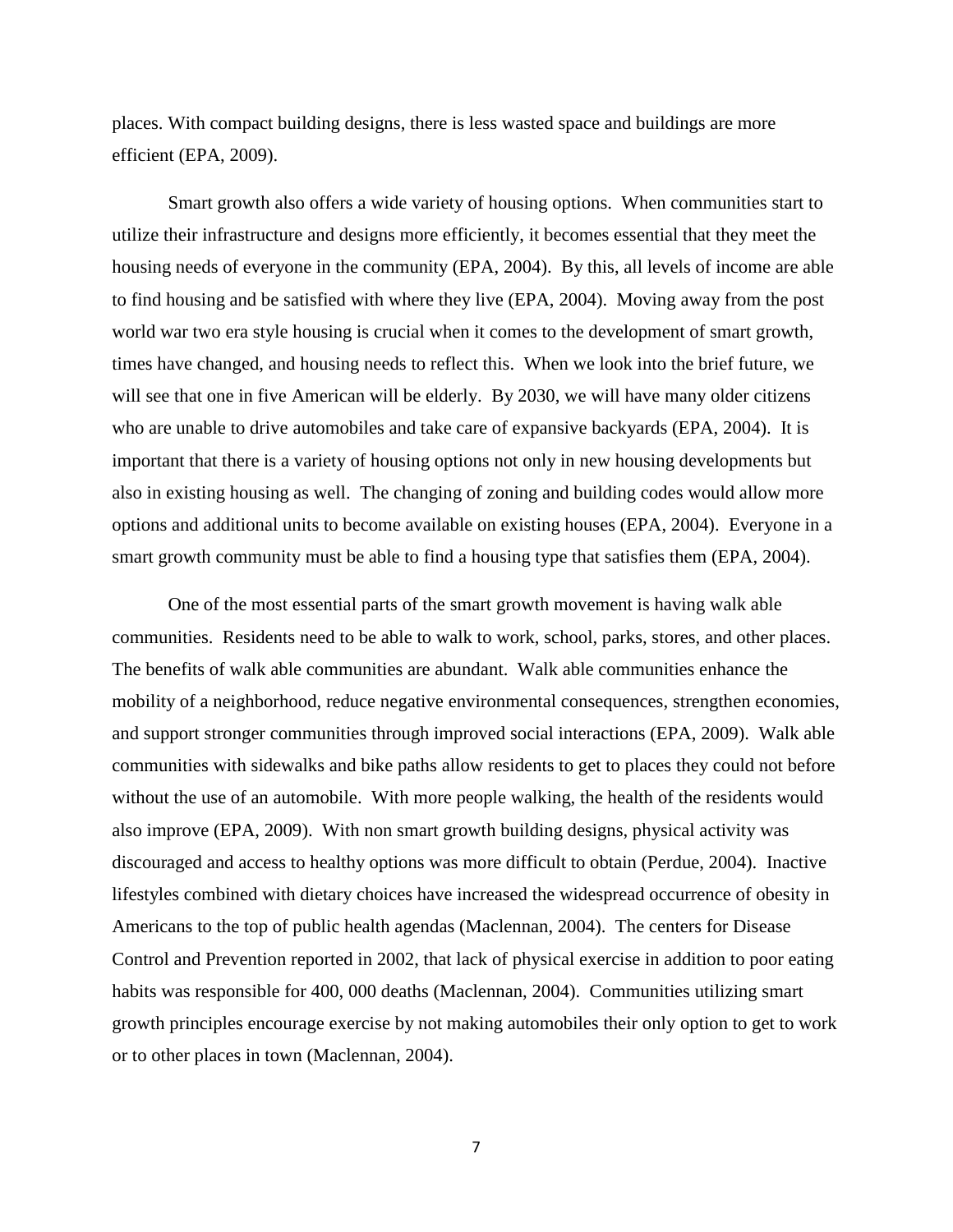With more people walking and less people commuting by automobiles, this would improve the air quality in the community. If there are automobiles driving on the roads, there is also less dangerous air emissions. The dependence on fossil fuels will also decrease if fewer cars needed to be driven. There would less automobiles being on the road, there could also be developments to make parking lots smaller and streets narrower (EPA, 2004). Less automobiles and less dependence on high cost fossil fuels would increase disposable income to individuals living in the community, thereby increasing the likelihood of increase spending and increased sustainability of the community.

Unfortunately there are a lot of barriers that prevent the expansion of walk able communities and neighborhoods (EPA, 2009). Conventional land use prohibits the mixing of land uses, thus making trips and commutes longer. Local governments need to reevaluate their regulations dealing with land use (EPA, 2009). The current regulations regarding land use in many cities are outdated. The outdated regulations were created during the post world war era and need to be updated to become more sustainable (EPA, 2009). There have been radical changes in society and life from the post world era to now and the regulations regarding land use and zoning need to coincide with that (Perdue, 2004).

In order to ensure the success of a smart growth community there is a responsibility by its residents before the development begins (EPA, 2004). Forums and workshops should be held in the community before the development on a community commences. This is the best way to see what residents need and want in their community, residents know first-hand what is needed and what can be overlooked during construction (EPA, 2004). It is also the role of the policy maker and other local government employees to ensure that ordinance and other regulations are in line with smart growth.

A common concept that is often overlooked when it comes to smart growth is how aesthetically pleasing smart growth communities appear. Planting trees throughout the community and preserving all the trees possible during construction are priorities in communities utilizing smart growth principles (EPA, 2009). Trees play important environmental, aesthetic, and economic roles in contributing to vibrant and healthy places to live (EPA, 2009). Trees along the sides of roads and sidewalks are utilized to filter out noise from automobiles on the streets as well as pollution (Maclennan, 2004). Trees make communities and streets more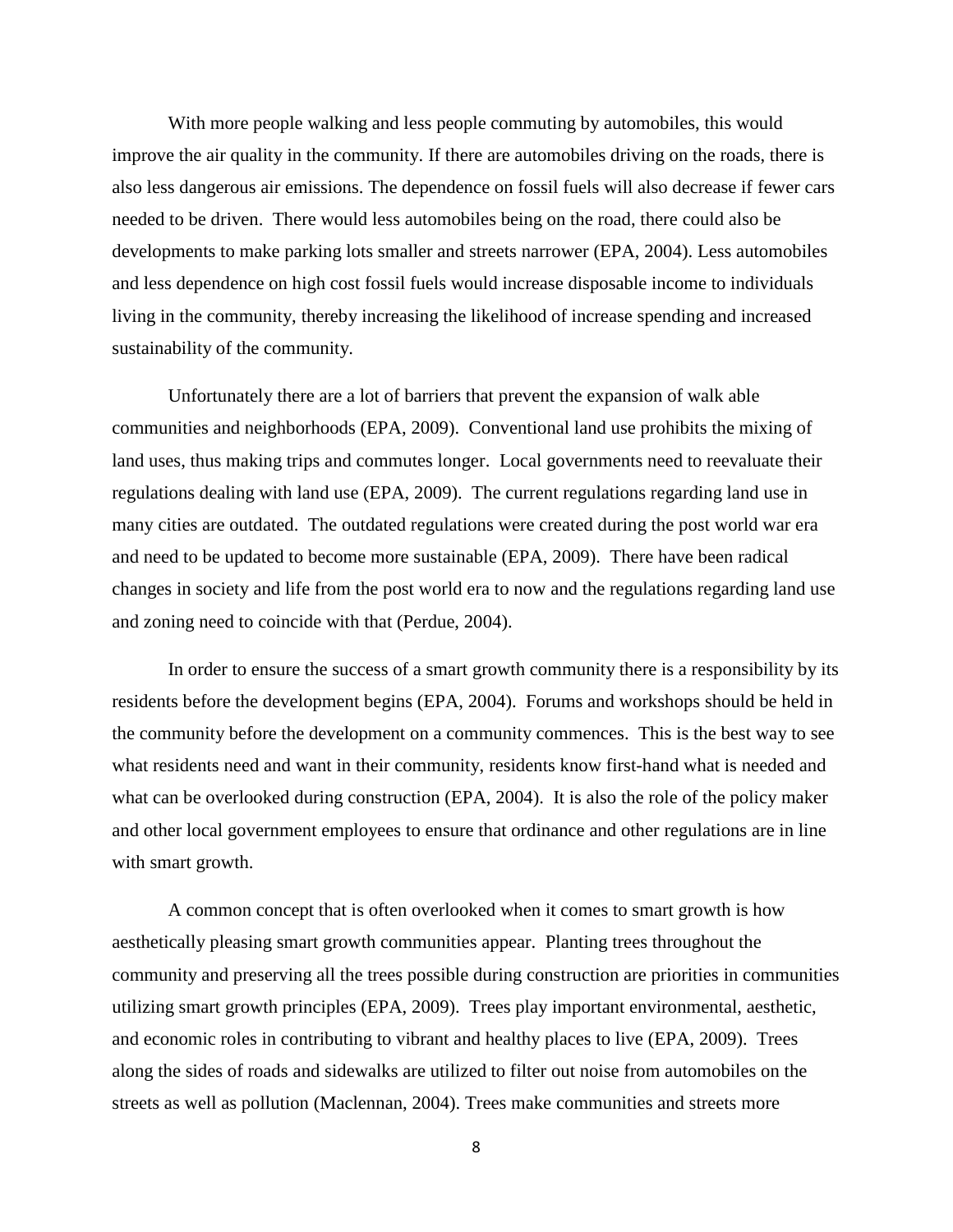inviting for people to come to start businesses and shop (EPA, 2009). Storm water and runoff can be approved through the proper planting of trees (EPA, 2009). Trees are invaluable in smart growth construction and add more than just curb appeal to communities.

In addition to trees, designated parks and open space are planned throughout smart growth communities (EPA, 2009). These open spaces not only add to the aesthetic value of the development but also go to promote community amongst residents, and have considerable environmental benefits (EPA, 2009). These open locations are typically centered in the middle of the neighborhood for a spot to gather together and involve in social interactions (EPA, 2009). Sidewalks are no exception to the planning aspect of smart growth. Permits and regulations need to be aligned with vendors and businesses to allow for sidewalk service (EPA, 2009). Dining on the sidewalk is appealing and a way to attract customers to restaurants. Sidewalks need to be widened in areas where restaurants are located; however current regulations do not allow this expansion (EPA, 2009)

Along with open spaces, community spaces are also be utilized to bring residents together in a central place (EPA, 2009) When a central community space is made this can be a location for people to come together and interact with each other. Parties, fairs, and other community events can be held at these spaces; activities on the weekends can also be offered within the community space including farmers markets, local produce, and outdoor theatres (EPA, 2009). These community spaces offer a vibrant place for residents to interact with each other and offer a strong sense of place within the community. (EPA, 2009)

In smart growth communities, parking is also addressed. At stores like Wal-Mart and Target, the parking lots are immense. As economist Donald Shoup explains in his book, *The High Cost of Free Parking,* these parking lots are enormous for no logical reason; at best they are only filled half the way during peak hour. So why are these parking lots so large in the first place? The answer is minimum parking requirements as proposed by the cities. For a store such a Wal-Mart, a minimum number of spots needs to exist to accommodate customers when the store is a maximum operation. This situation rarely ever happens leaving typically a hundred parking spots empty. Cities need to come up a formula specific to cities that will allow people to have and park cars, but encourage people to use other forms of transportation. A parking fee or permit may entice citizens to explore other option of transportation other than automobiles.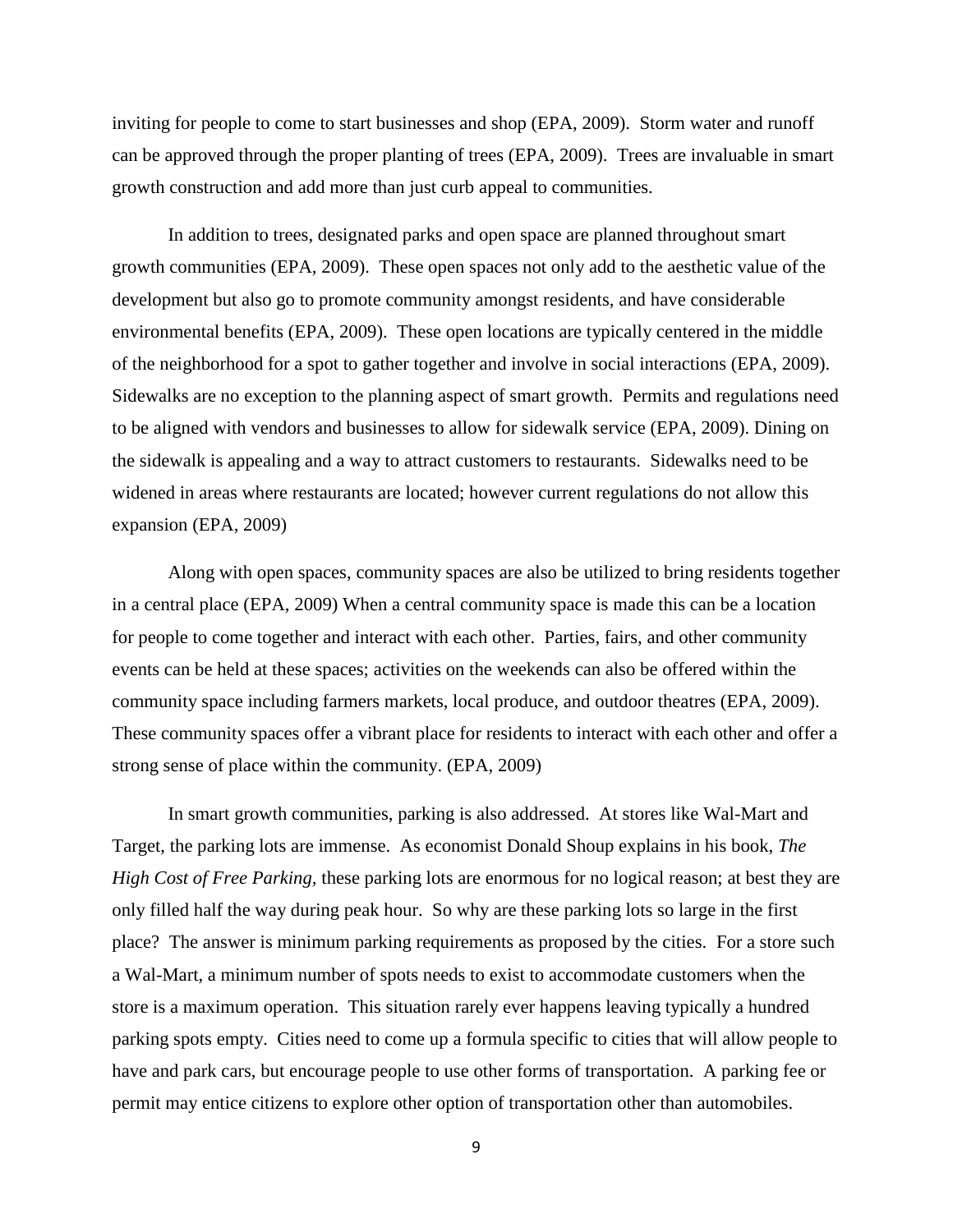Current parking minimums are far too high for today's population and are outdated, with the current gas prices more people are carpooling and using less cars (Shoup, 2005). Large parking lots contribute negatively to the environment because they are large areas of impervious surfaces (Arnold & Gibbons, 1996). These surfaces don't allow for the infiltration of storm water. As a result, there becomes a buildup of storm water in other parts that may not necessarily be able to handle the rain. When it comes to parking lots the negative aspects of coal-tar based sealants are becoming well known. When contractors build a parking lot, in order to make the parking lot aesthetically pleasing, they put a black seal coat on the parking lot. Over time, with automobiles making turns and stopping on the pavement, the sealants starts to wear off and chip off, with particles of the coal-tar sealants washing or blowing away (Arnold  $& Gibbons, 1996$ ). This very sealant, that has been known lead to cancer, is being washed into our storm water drains and being blown up into the air. There are alternatives to these coal-tar based sealants that last nearly as long and don't have any of the negative aspects like the coal-tar sealants. The EPA is currently dealing with situation and as a result you will see many cities, like a few already, set bans on these types of sealants in their cities.

Streets that are designed in a better and more productive fashion are typically more eco friendly manner as a result (EPA, 2009). In order to address the problems with streets, like other topics in smart growth, local ordinances need to be reformed in a manner that is smart growth friendly (EPA, 2009). Streets can be developed in a multitude of ways, but they should have key characteristics similar throughout each (EPA, 2009). Streets need to be developed in a way that is productive not only to automobiles, but to bicyclists and pedestrians as well (EPA, 2009). Streets should also be built in a way that is eco-friendly. Green streets are becoming more and more popular for their storm water management. These streets have reservoirs pre built inside them so they limit the amount of runoff towards local rivers and ponds. Trees are also a part of green streets as they provide shade to cool the street and sidewalk and improve air quality (Maclennan, 2004). Parking is the last characteristic similar throughout all new developed streets. More on street parking adds value to local properties, but also makes safer streets to walk on (Browning, 2010). Expected benefits from newly developed streets include streets that are safer for thee motorist, people on bicycles, and pedestrians. There is less storm water runoff and a reduction in the environmental footprint of so much impervious pavement. People are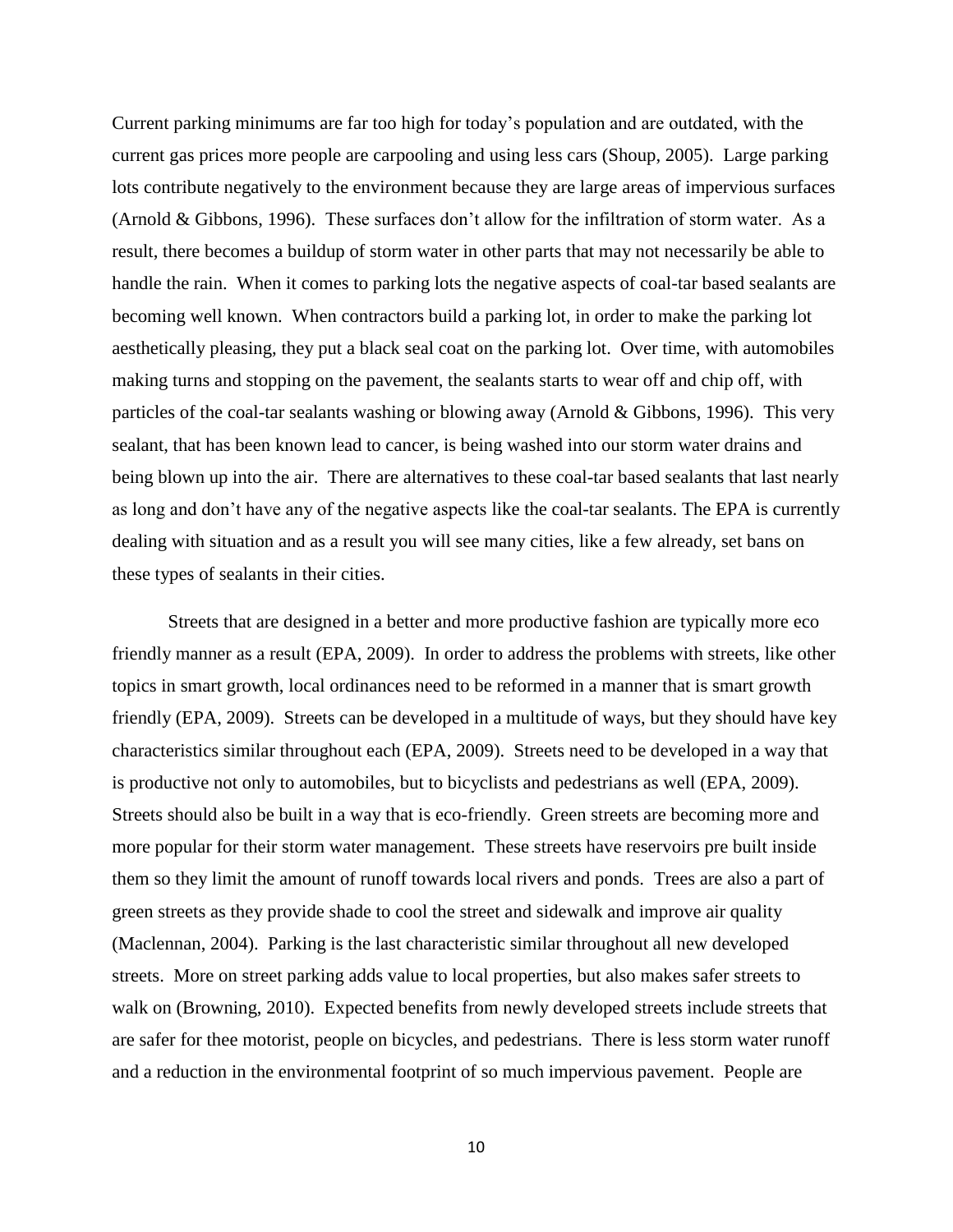more willing to walk if they know they will be safe and the location is more aesthetically pleasing.

It is apparent that urban sprawl has many negative consequences. The post world war two style of housing is not efficient anymore (Perdue, 2004). Smart growth is a possible solution to outdated style building. Of the many benefits of smart growth communities, closer social ties are also perceived. One would conclude, when there are closer social ties, this would trend towards lower crime rates (Maclennan, 2004). The way that smart growth communities are laid out, they deter crime. With more people walking to get to place to place, the perceived safety factor would increase because people are less apt to commit crimes in a crowded place (Browning, 2010). Neighborhoods that are more densely populated, more people are drawn onto the street. This effect keeps a constant "eye on the street" because there is a steady stream of pedestrians (Browning, 2010). This is demonstrated in Jane Jacobs 1964 book *The Death and Life of Great American Cities.* Christopher browning sums up the interaction of residents and street safety:

"Active streets that draw the participation of residents in neighborhood public life result in casual but consequential acquaintanceship networks among neighbors, business owners, and regular users of the streets. The contacts that feed such networks are exemplified by the largely trivial but routine interactions associated with errand running, dog walking, passing children using a regular play space, and other activities of daily urban living. The result of ongoing public contact is "a web of public respect and trust" and an "almost unconscious assumption of general street support when the chips are down" (Jacobs 1964:56)."

When there are more people on streets, people all share a piece of the safety on it. A good samaritan in a neighborhood would not let crime happen within a neighborhood without resistance. The concentration of people on any given street is thought to reduce the prevalence of crime (Browning, 2010).

#### **Crime**

#### Change in Activities

There have been many changes in American culture in the past 50 years which have affected crime rates. Economic and social development in the United States have brought change in routine activities, especially pertaining to the dispersion of activities away from the home, thus heightening opportunities for crime (LaFree, 1999). With the advancement of the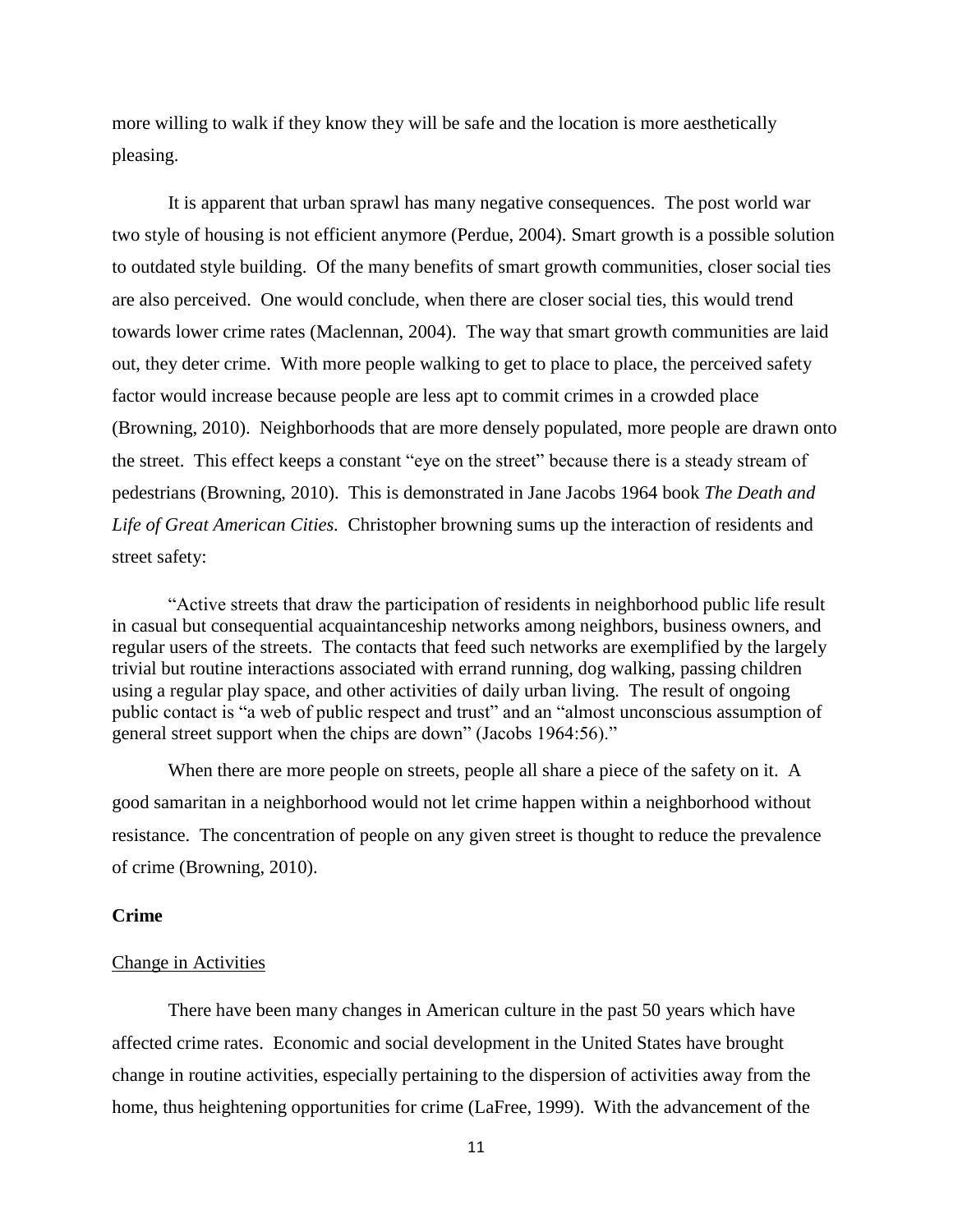internet and technology, we have seen differences in the types of crimes occurring. Easy-to-steal items such as electronics and items easily turned over to cash have been more widespread (LaFree, 1999). The use of credit cards has also reduced the amount of targeted property crimes in recent years (LaFree, 1999).

Prisons and incarceration rates have also played a role in the dispersion of crime over the years. From the end of the World War II until the mid 1970's, imprisonment rates in the United States hovered around 100 prisoners per 100,000 United States residents (U.S Bureau of Justice Statistics, 1997). However, from 1974 to 1996, United States imprisonment rates have nearly quadrupled. (LaFree, 1999) One can make the argument that punishments and sentencing have been getting harsher over the years. A possible explanation for increased prisoners in recent years is the privatization of prisons (Useem & Goldston, 2002).

After the World War II era, we have also seen a difference in family structure. No longer is just the husband working in a family. Women are working as well to support families, meaning more time spent away from the house (LaFree, 1999). The relationship between parents and children also must be taken into account when discussing crime. Children that care about their families are more likely to avoid behavior they know will bring shame and distress for their family (Hirschi, 1995). Strong family ties also reduce crime because there are more people around the home to protect each other. This helps ward off potential harm from muggers and other possible criminals (Hirschi, 1995). After 1960's there have been fundamental changes in the amount of Americans living outside of families. The rates of divorce, children born to unmarried parents, and single parent households have increased (Goldscheider & Waite, 1986).

#### Economic Stress

Economic Stress on the American population has been shown to increase crime (LaFree, 1999). Poverty, lower median incomes in an area, and high unemployment rates in an area are thought to increase crime. Poverty is known to cause additional stress on people in communities (LaFree, 1999). In a 1999 study, Gary Lafree concluded based on national crime rate data from the early 1960's to late 1970's; postwar crime rates were specifically linked with political, family, and economic change (LaFree, 1999). As people have less material goods, this may cause people to branch out to theft and robbery in order to acquire these goods (Brill, 1999).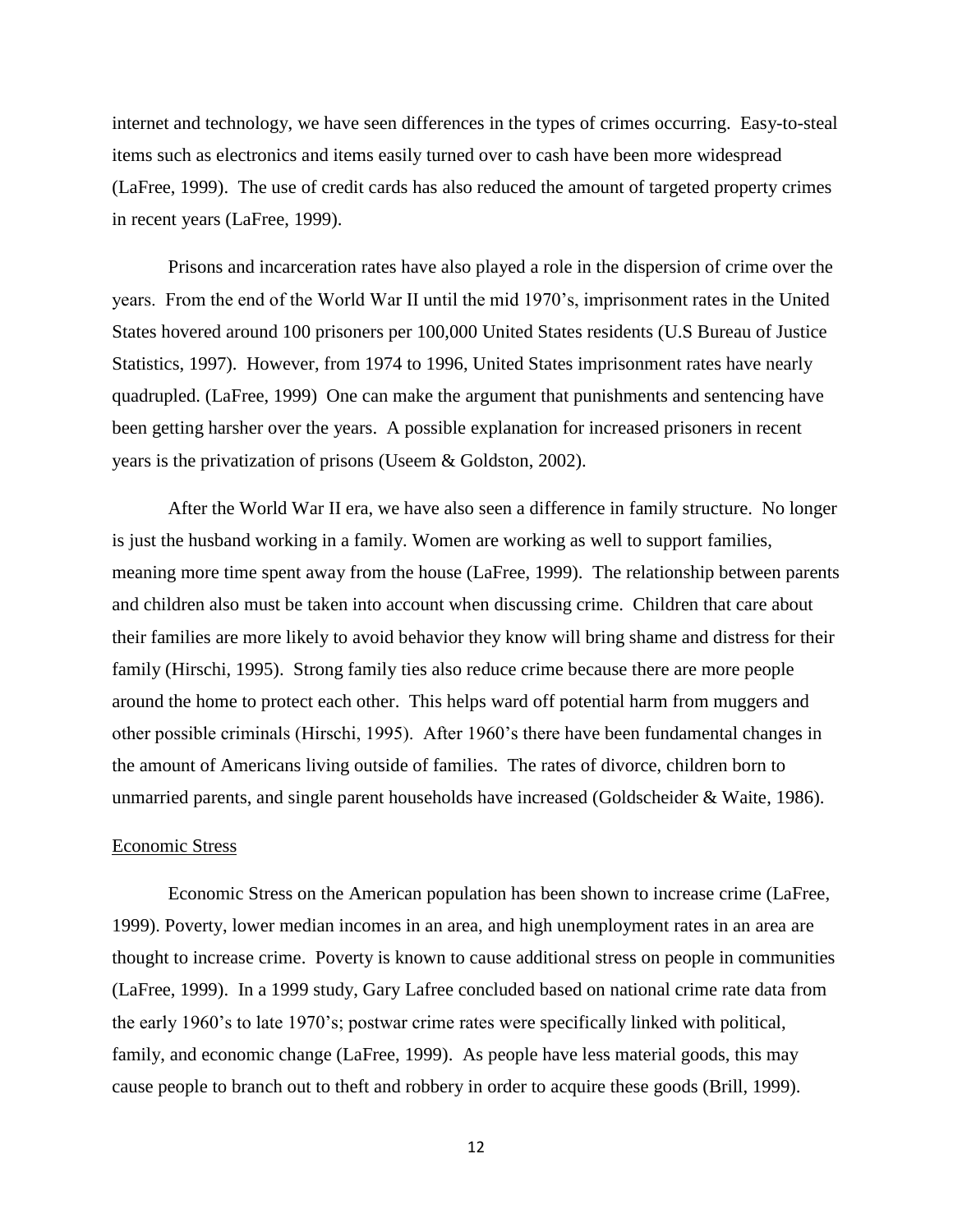Areas with lower median income are at more risk for crime as they are associated with areas of poverty. The direct relationship between crime and unemployment has been more difficult to show in communities (Baron, 2008). Young men are already likely to break the law than most; having more free time, more motives and less to lose (Economist, 2011). A number of researchers have reported to have identified a causal link between increased youth unemployment and increased crime, specifically regarding property crime (Economist, 2011).

#### Climate

It has been shown that crime is not directly related to temperature and humidity. Crime rates are more strongly related to the psychological stress resulting from an uncomfortable climate, the psychological stress theory (Cheatwood, 1995). For example, the psychological state of mind of a person on a cold, rainy day would be different than that of a person on a warm, sunny day. People also tend to stay inside their homes on rainy days instead of going outside; this also can go to limit the amount of crime on days like this (Ikegaya & Suganami 2008). In 2008, Ikegaya and Suganami conducted a study in eastern part of Tokyo to see if there was a connection between weather and crime. The study used data from 204 cases of murder and bodily injury resulting in death and 58 cases of hit and run accidents. The authors of this study concluded that climate plays a negligible role in the amount of crime in a city (Ikegaya & Suganami 2008).

#### Education

Education attainment and crime have been shown to be related. The more education attainment an individual has, the less likely he or she is to commit crime (LaFree, 1999). There is a well know tendency for offenders to be drawn from those with low levels of educational attainment (Elliot, 1966). The longer children are in school the less likely they are to get caught up with crime. Schools can reduce crime by effectively monitoring and supervising the children under their custody. Research shows that juveniles are less likely to engage in crime if they are involved in and are successful in school (LaFree, 1999). The San Diego Police department's 2001 annual report indicated that juvenile arrests during after school hours went down 13.1 percent as a result of after school programs. This was down from the previous year where there was an absence of after school programs (Ferrin & Amick, 2002).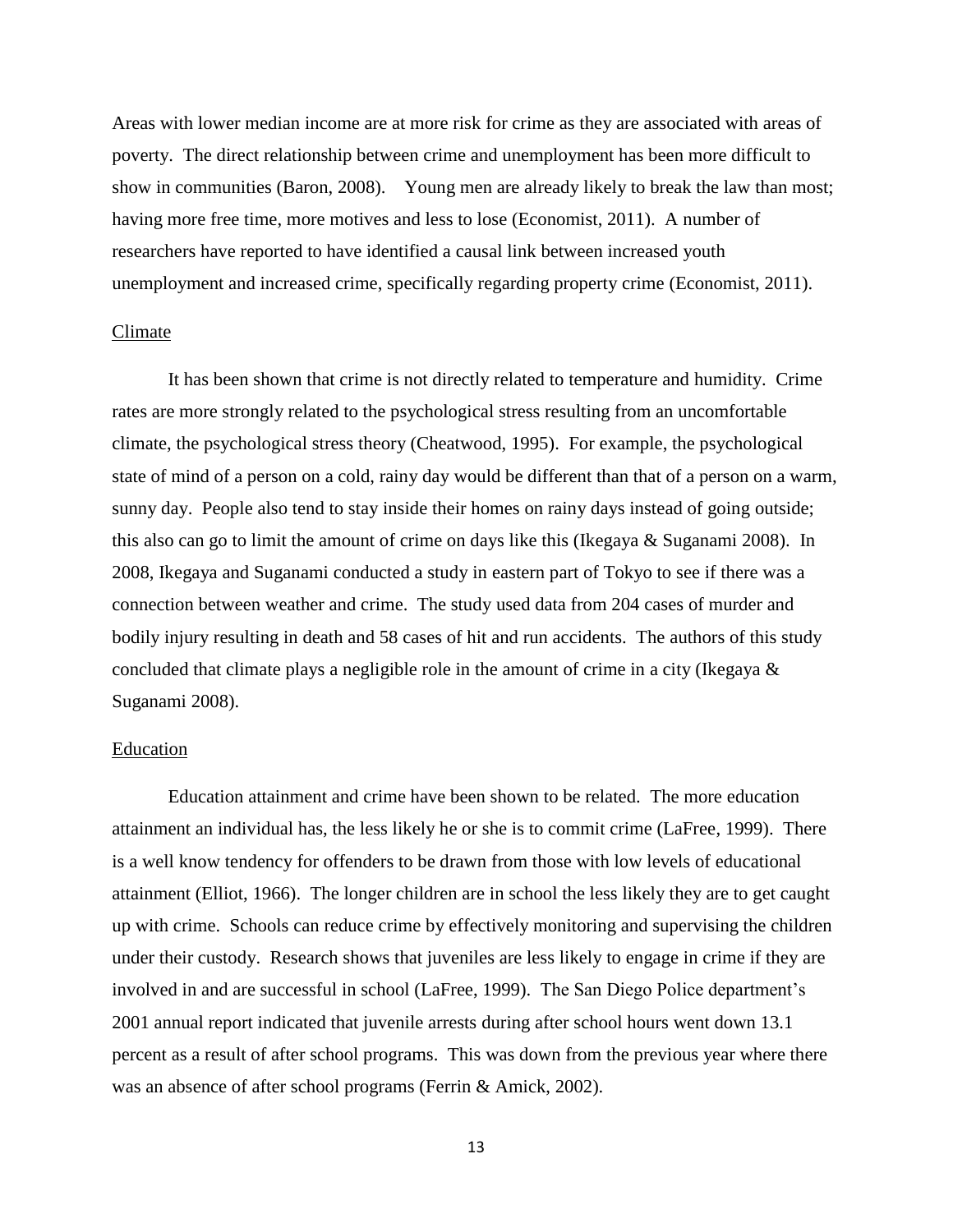#### **Population**

Many factors regarding population play a role in crime in cities. When considering a population of a city, the age of a population plays a factor. Young people ages 14 to 34 are at highest risk for committing crimes. Of 24 longitudinal studies on the effects of age structure on homicide reviewed by Marvell & Moody (1991), 19 reported a significant positive relationship with the proportion of young people aged 14 to 34. Of these 19 specific studies 16 of 19 studies found there to be strong and moderate correlations with crime rates and age (LaFree, 1999). Crime is further shown in figure 2 to be concentrated in lower ages between 14 to 34. Males have also been shown to commit more crimes than females (LaFree, 1999). In 1995, there were 1,104,074 sentenced prisoners. According to the Bureau of Justice statistics in 1995, only 6 percent of prisoners were women. This is compared to women comprising a total of 51 percent of the total population in the United States.



Figure 2: Violent and Non-Violent crimes with age breakdown, 1946-1997; data supplied by the U.S Federal Bureau of Investigation "Crime in the United States".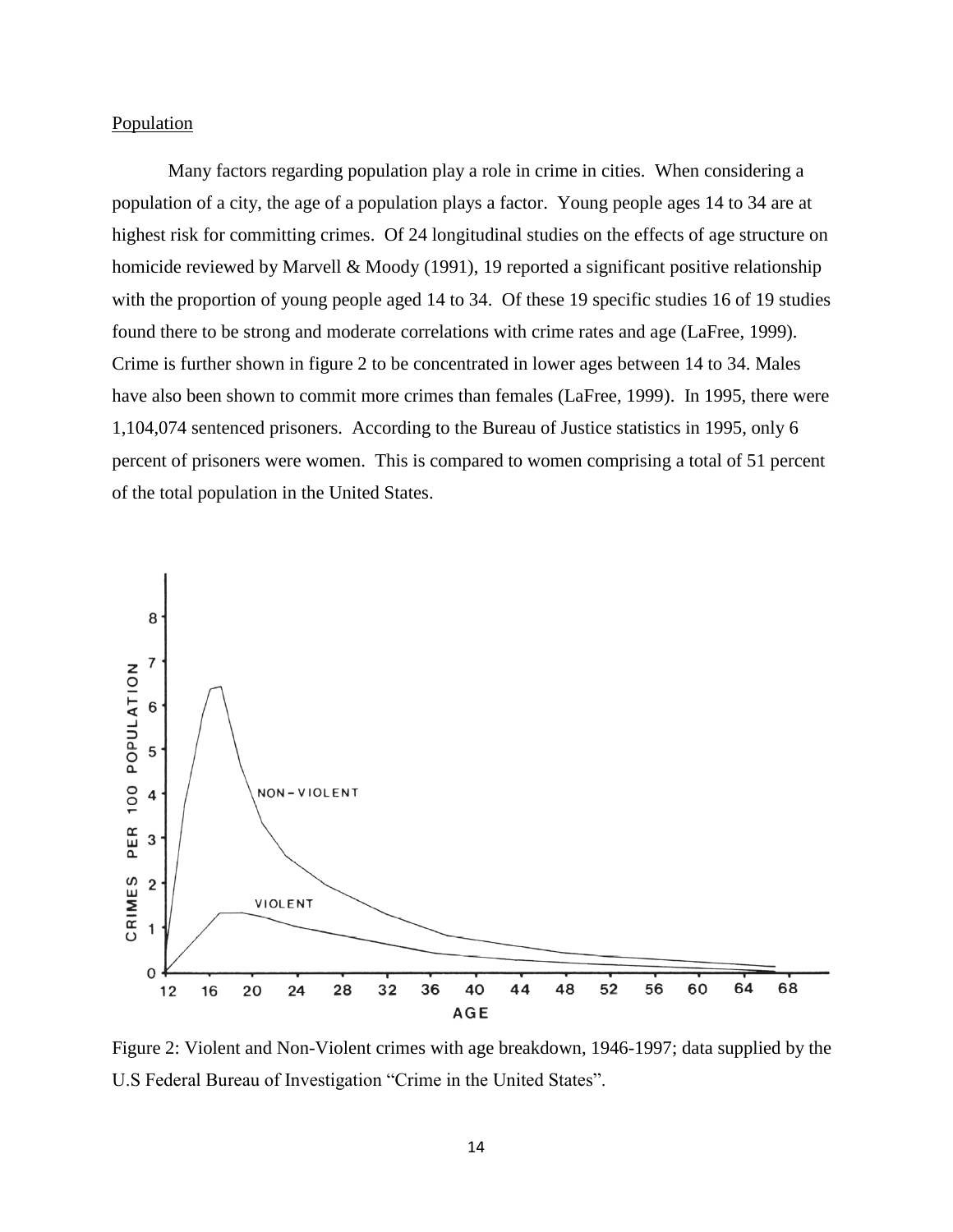#### Other Factors

There are a multitude of different factors that could affect crime rates from the majority race of a community to the number of community centers in area (LaFree, 1999). With this being said, it is nearly impossible to account for all of these into a study. Economic stress, climate, education, and population are the four factors that have been identified as being the most prevalent factors in communities (Economist, 2011; Elliot, 1996; Ikegaya & Suganami 2008; LaFree, 1999). Based on the literature reviewed on both smart growth and factors of crime, a hypothesis was conceived and a number of different analyses were run to evaluate this subject. Therefore, cities that utilize smart growth principles will have less crime.

#### **Methodology**

To address the question of whether cities utilizing smart growth principles have less crime, multiple sets of case study examples were used. Select case studies that have been recognized by the EPA as excelling in the area of smart growth were compared against similar cities not utilizing smart growth principles. Cities selected for excelling in smart growth must have been awarded the overall excellence achievement in smart growth, an annual award to be included in the study. This award is judged by many criteria including innovative polices and strategies that strengthen economies, programs that provide a wide variety of housing and transportation choices, developing concepts that bring multiple benefits to citizens, and protecting the environment. Three sets of two case studies will be used comparing crime rates between cities. Prior and post crime rates from when a smart growth award was received will be measured between two contrasting cities.

### **Case Studies**

In this study, a total of 6 cases studies were used as shown in table 2. The initial three case studies deal with smart growth directly. These case studies have been chosen by the EPA to excel in at least one or more aspects in smart growth. The final three case studies examples were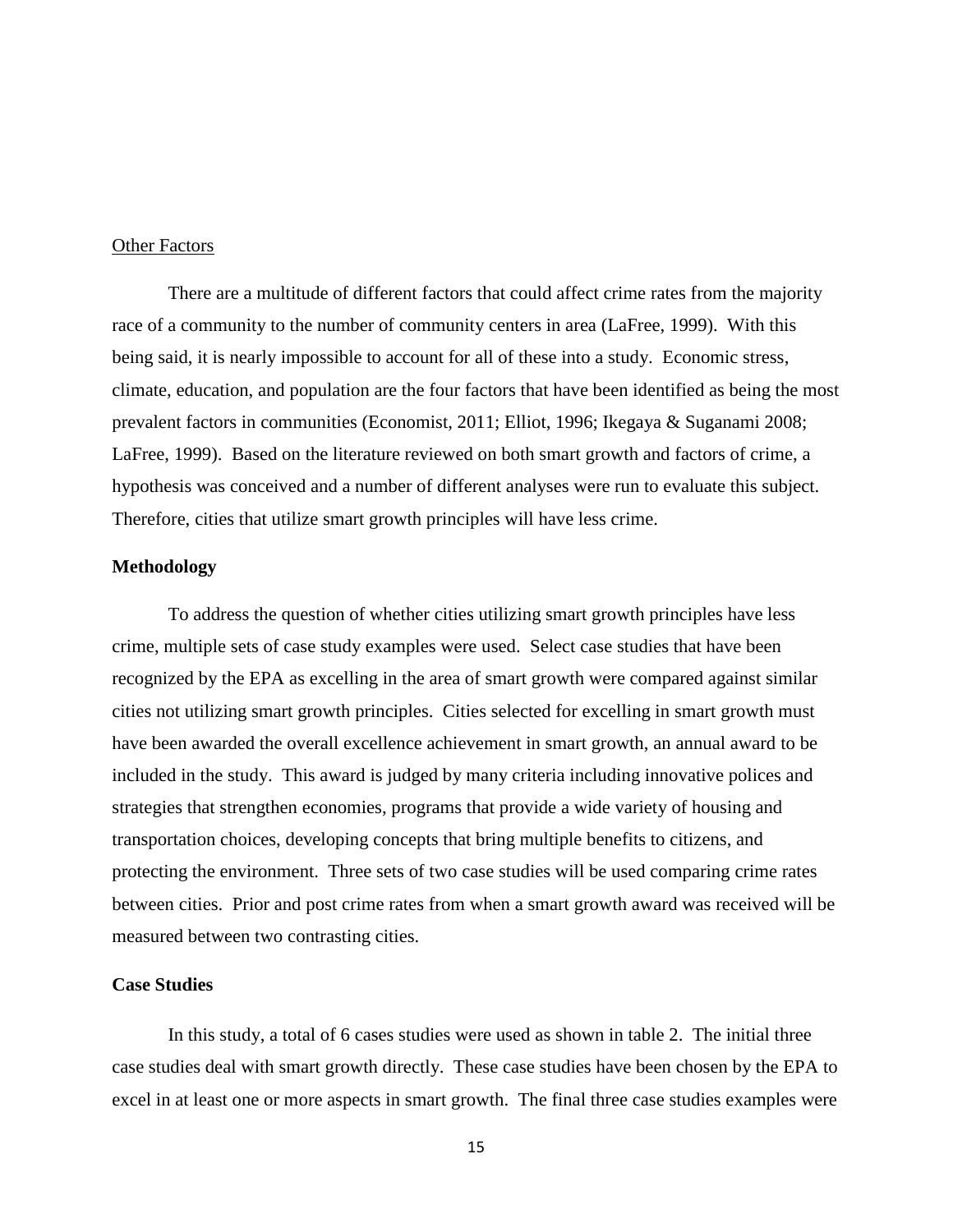chosen to compare and contrast against the initial smart growth examples selected out by the EPA. In all examples, all of the outside variables and factors (population size, geographical location, and climate) were intended to be held constant.

Table 2: A total of six cities were used for this study. Three pairs of smart growth and non-smart growth cities with were compared and contrasted throughout the study.

| City            | <b>Smart growth</b><br>award winner? | <b>Year of award if</b><br>applicable | <b>Population</b><br><b>(2000 Census)</b> |
|-----------------|--------------------------------------|---------------------------------------|-------------------------------------------|
| Portland, OR    | <b>Yes</b>                           | 2007                                  | 529,121                                   |
| Seattle, WA     | <b>No</b>                            | n/a                                   | 563,371                                   |
| Wichita, KS     | Yes                                  | 2006                                  | 344,284                                   |
| Tulsa, OK       | <b>No</b>                            | n/a                                   | 393,044                                   |
| Winooski, VT    | Yes                                  | 2006                                  | 6,561                                     |
| Springfield, VT | <b>No</b>                            | n/a                                   | 9,078                                     |

#### Portland, Oregon

Portland, Oregon is a city that is well known for smart growth. This city was awarded the overall excellence for smart growth in 2007. In the year 2000, there was a total population of 529,121 people. Whites are the largest race in Portland, consisting of 73.5% of the population (source – U.S Census 2000). With the close proximity to the ocean, Portland's climate is consistent with warm, dry summers, and wet and mild winters. The average age in Portland is 35. The median income for a household is \$40,146. For the population of ages 25 and over, 32.6% of people have a bachelor's degree or higher.

#### Seattle, Washington

Seattle Washington is located on the west coast and is the largest city in the region. The total population of Seattle in 2000 was 563,371. The largest race in Seattle is white with 69% and asian is second with 13.1% (source – U.S Census 2000). Seattle's climate is considered to be typical of the marine west coast with warm, dry winters and wet, mild winters. The average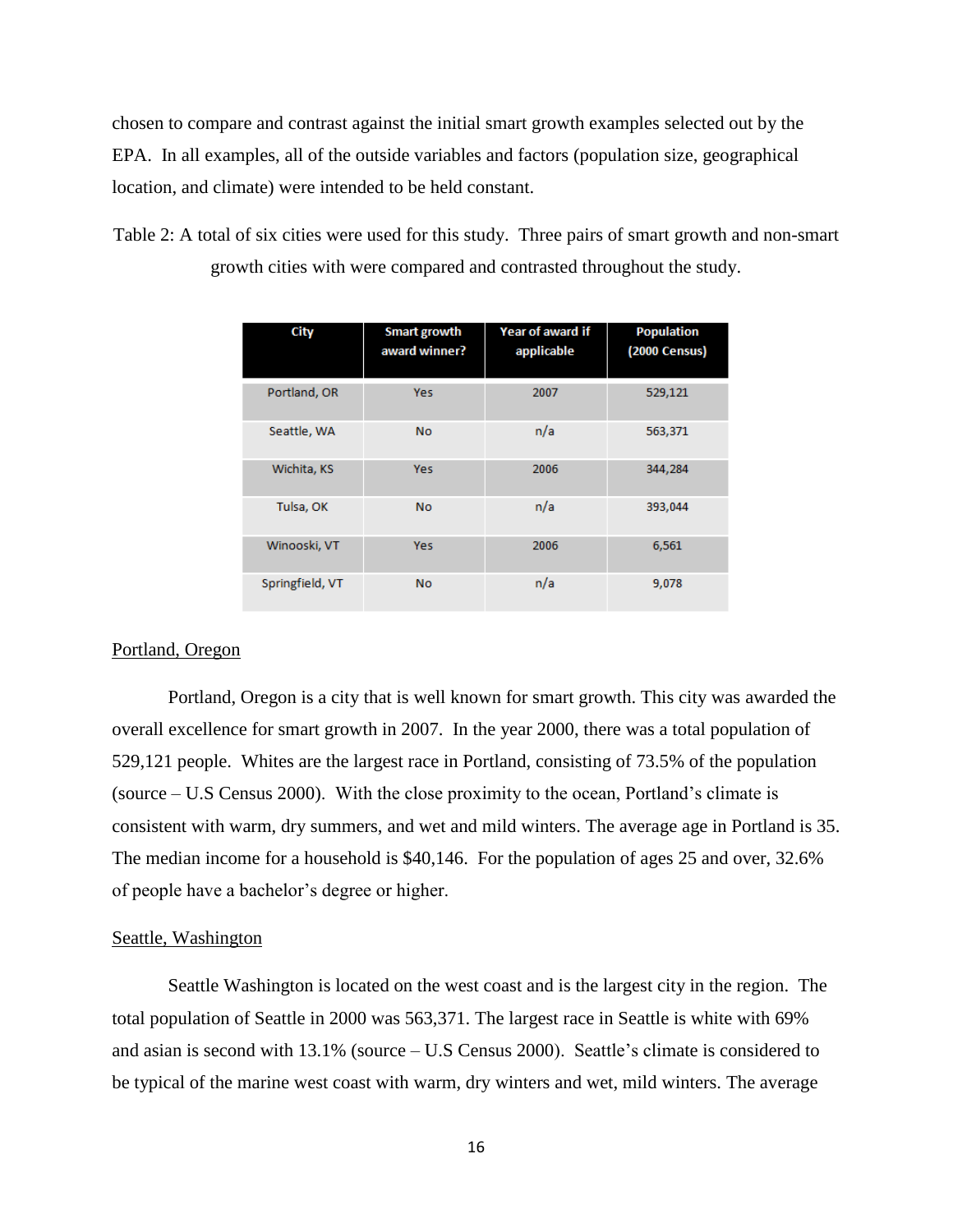age in Seattle is 35. Seattle's median income for a household is \$45,736. For the population of ages 25 and over, 47.2% of people have a bachelor's degree or higher.

#### Wichita, Kansas

Wichita, Kansas was awarded an award in smart growth in 2006. This city is located in the Midwest and had a population of 334,284 people in 2000. Wichita's racial breakdown includes 67.7% whites, 13.3% hispanic, and 10.5 % blacks (source – U.S Census 2000). With Wichita being away from large bodies of water and mountains, its climate is characterized by hot, humid summers and cold, dry winters. Wichita has an average age of 33. The median income for a household is \$39,939. For the population of ages 25 and over in Wichita, 25.3% of people have a bachelor's degree or higher.

#### Tulsa, Oklahoma

Tulsa, Oklahoma is the second largest city in state of Oklahoma. The city had a total population of 393,044 in 2000. According to the U.S Census in 2000, whites made up approximately 60.7% of the population, blacks making up 15.2% and hispanics at 13.2%. Tulsa follows a temperate climate. The four seasons are clearly defined with cold, dry winters and hot, rainy summers. The average age in Tulsa is 34. Tulsa's median income for a household is \$35,316. For the population 25 and over, 28.3% of people have a bachelor's degree or higher.

#### Winooski, Vermont

Winooski, Vermont is a relatively small city with a population of 6,561 in 2000. Winooski was awarded a smart growth achievement award in 2006. Whites dominate the racial breakdown in Winooski with 88.7% and asians come in second at 4.7%. Winooski, Vermont has distinct four seasons with mild summers and cold winters. Precipitation tends to be moderate in all seasons. Winooski has an average age of 33. The median income for a household in Winooski is \$30,592. For the population 25 and over, 22.9% of people have a bachelor's degree or higher.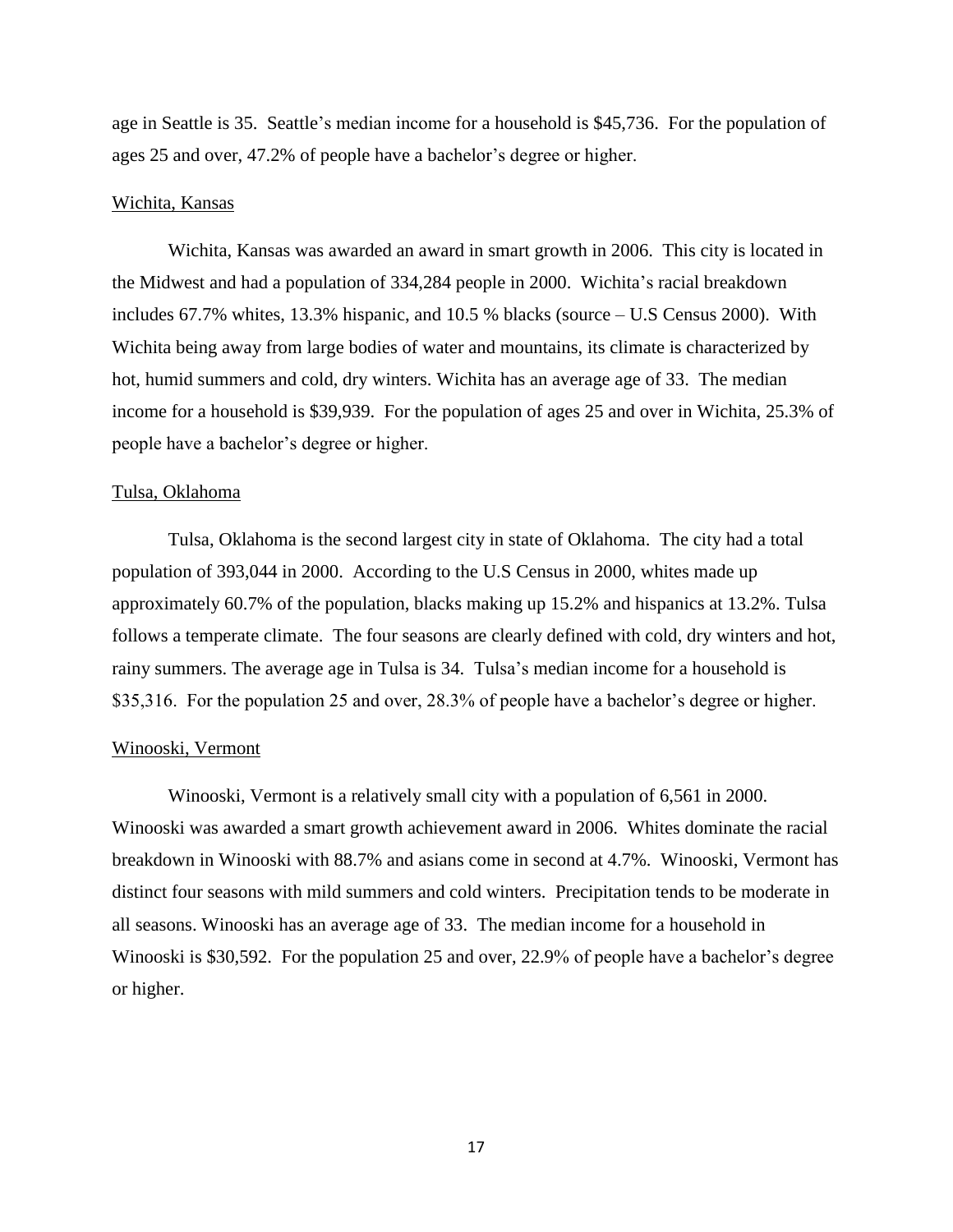#### Springfield, Vermont

Springfield is another relatively small town situated in Vermont which had a population of 9,078 in 2000. The racial breakdown in Springfield is very one sided, with whites controlling 96.5% of the population and hispanics coming in second at 2.2% of the population. Springfield is very similar in Winooski, as it also has four distinct seasons with mild summers and cold winters. The precipitation also tends to be moderate within all four seasons. The average age in Springfield is 32. The median income for a household is \$33,031. In Springfield, the population of ages 25 and, 13.8% of people have a bachelor's degree or higher.

#### **Data Acquisition**

Three smart growth cities were selected from the EPA's yearly publication, *National Award for Smart Growth Achievement.* The publication chooses 4 cities each year that excel in different aspects of smart growth principles. Since 2002, these awards have been given out to various cites across the country. For this study, award winning cities have been chose from 2006 and 2007. The three remaining non smart growth cities were selected to be comparable to selected smart growth cities. Population and geographical location were attempted to be held constant between locations. The population and racial breakdowns for different cities was based on the U.S Census Bureau statistics from the year 2000.

Crime data was acquired through the Federal Bureau of Investigation (FBI). Each year the FBI creates *Crime in the United States (CIUS)*, a publication that provides a variety of crime statistics including violent crime, property crime, and hate crime. This publication reports statistics for an assortment of locations such as states, cities, and colleges. This study specifically analyzed violent crime from the city level. According to the FBI's Uniform Crime Reporting (UCR) program, violent crime is composed of four offenses: murder and manslaughter, forcible rape, robbery and aggravated assault. Violent crimes are defined in the UCR program as those offenses which involve force or threat of force (FBI, 2010). These publications are available by mail by request, however were acquired from the FBI webpage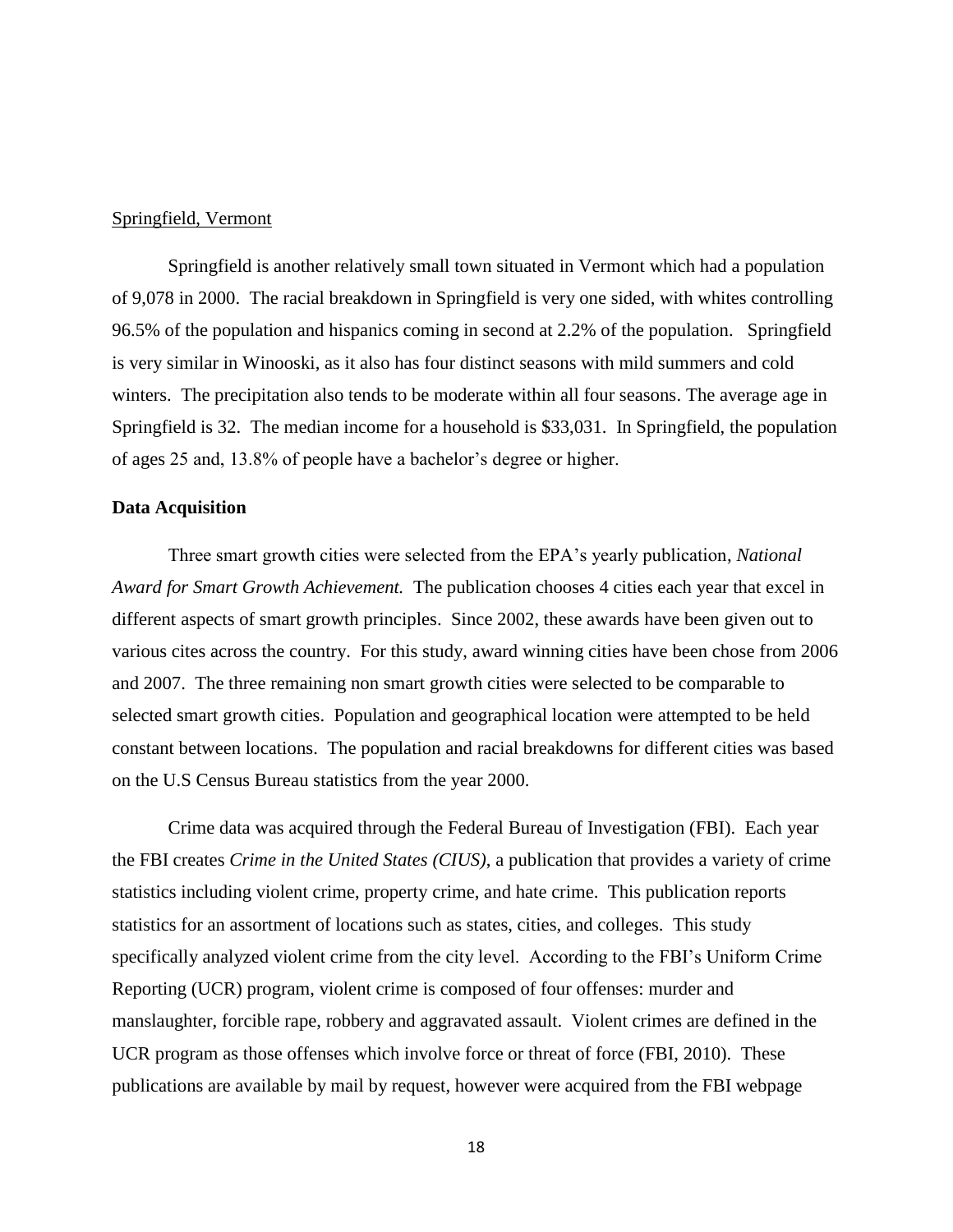[\(http://www.fbi.gov/about-us/cjis/ucr/ucr\)](http://www.fbi.gov/about-us/cjis/ucr/ucr). Once at the UCR webpage, links may be followed to each CIUS publication dating back to 1960. After a specific year was selected, table 8 (offenses known to law enforcement) within the "violent crime" portion of the page was downloaded in order to view violent crime offenses by city.

In order to standardize the data, an equation was used to calculate crime rates per 1000 people:

#### **((Total Number of Crimes) / (Population/1000))**

For example if the crime rate was 4.5 in a specific city, this would mean that 4.5 crimes occur per 1000 people.

#### **Statistical Analysis**

To analyze the crime rate data, Statistical Package for the Social Sciences (SPSS), a computer program used for statistical analysis was utilized. Specifically for this study, a one way ANOVA was used for this dataset. The one-way ANOVA function compares the means of one or more groups based on an independent variable. For the statistical analysis, a one-way ANOVA was run to compare the crime means of the different cities and their time periods whether being before or after the issuance of a smart growth achievement award.

The data was divided into a total of 12 separate groups. There were six total studies to be compared with a before and after period for each case study. Three years worth of data before and after each smart growth award winner was used. This allowed for an understanding about crime rates before implementation of smart growth principles and then their effects on crime rates after implementation. These 12 separate groups were run as the dependent variables in the equation with crime rates as the independent variable.

A separate sub-test within the one-way ANOVA called a Tukey B test was also run. The Tukey B test compares the means between each other and looks for comparisons between means. The means that are significantly different from each other will be identified from this test.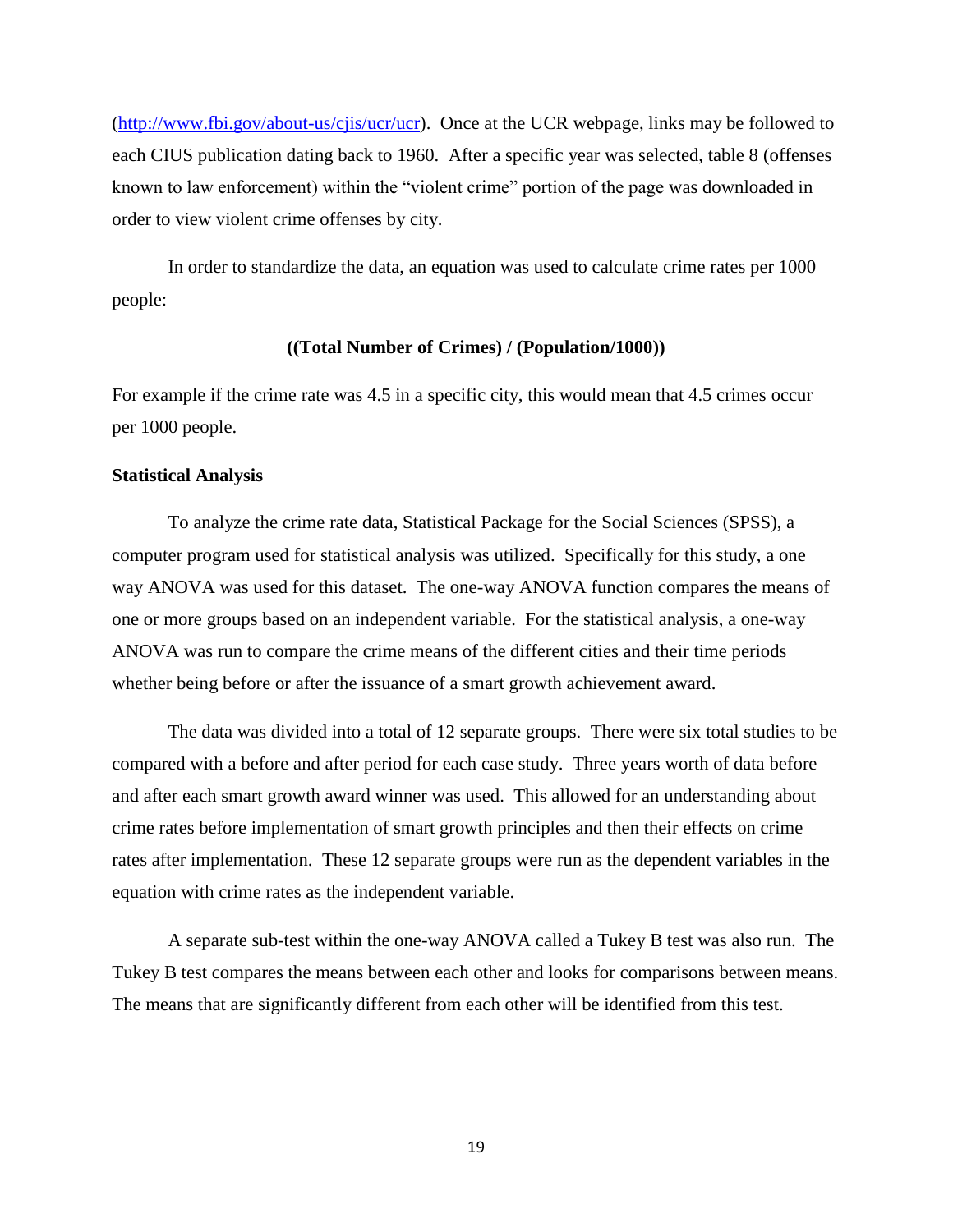#### **Results**

#### **Statistical Analysis**

The results from the one-way ANOVA did offer an advisable explanation for crime rate as varying results were shown. Smart growth case studies showed 2 out of 3 cities having less crime after smart growth development, non-smart growth cities also showed 2 out of 3 cities having less crime after the smart growth award. The one-way ANOVA resulted in  $F = 86.83$  and  $p = .00$  (see tables 5 & 6). The p value in this test is significant because it is below the .05 criterion point. The greatest decrease in crime was shown in the smart growth case study city of Portland, changing by 1.37. The greatest increase in crime was shown in the smart growth case study city of Wichita with an increase in crime rate by 1.64 crimes per 1000 people. Tukey B testing is included in the appendices (Table 1 through 5).

| Table 3: Shows the results from the one-way ANOVA that used for this study comparing smart |                                     |  |
|--------------------------------------------------------------------------------------------|-------------------------------------|--|
|                                                                                            | growth and non-smart growth cities. |  |

| City<br>(before or after) | <b>Number</b>  | <b>Mean</b><br>(Crime Rate) | <b>Std. Deviation</b> | <b>Std. Error</b> |
|---------------------------|----------------|-----------------------------|-----------------------|-------------------|
| Portland before           | 3              | 7.40                        | .17                   | .10               |
| Portland after            | 3              | 6.03                        | .41                   | .24               |
| Seattle before            | $\overline{3}$ | 6.90                        | .34                   | .20               |
| Seattle after             | 3              | 6.40                        | .45                   | .25               |
| Wichita before            | 3              | 7.76                        | 1.09                  | .63               |
| Wichita after             | 3              | 9.40                        | .40                   | .23               |
| Tulsa before              | $\overline{3}$ | 11.90                       | .85                   | .49               |
| Tulsa after               | 3              | 11.67                       | .76                   | .44               |
| Winnoski before           | $\overline{3}$ | 3.46                        | .25                   | .15               |
| Winnoski after            | 3              | 3.33                        | .67                   | .38               |
| Springfield before        | 3              | 2.43                        | .35                   | .20               |
| Springfield after         | 3              | 3.16                        | .68                   | .39               |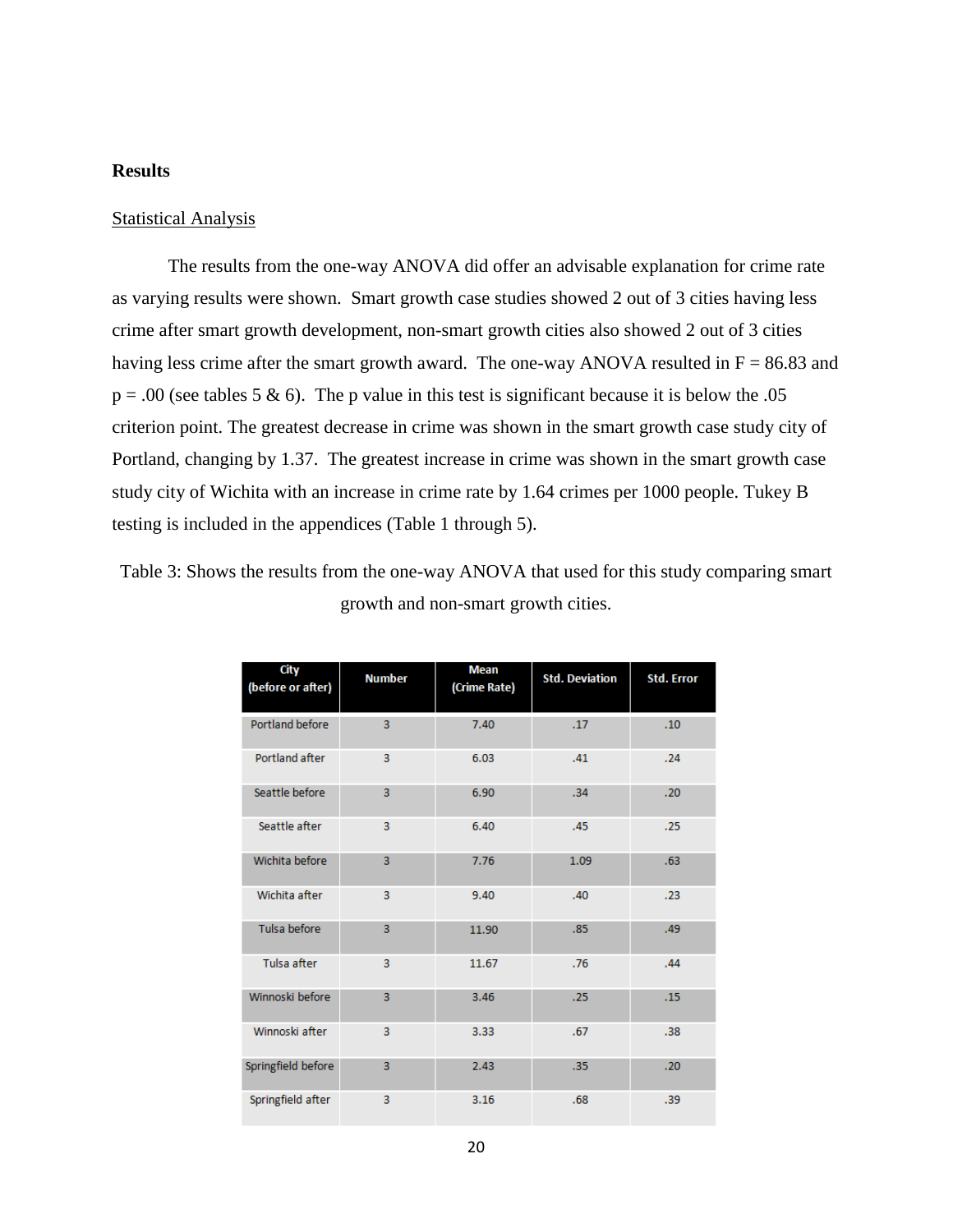## Table 4: The one-way ANOVA resulted in  $F = 86.83$  and  $p = .00$ . The p value in this test is significant because it is below the .05 criterion point.

|                       | <b>Sum of Squares</b> | df | <b>Mean Square</b> |       | Sig |
|-----------------------|-----------------------|----|--------------------|-------|-----|
| <b>Between groups</b> | 340.96                | 11 | 30.99              | 86.83 | .00 |
| Within groups         | 8.57                  | 24 | .36                |       |     |

#### **Discussion**

#### Summary of Main Findings

The results of the statistical analysis showed varying results when analyzing if cities utilizing smart growth principles have less crime. Both 2 out of 3 smart growth and non-smart growth cities showed decreased crime rates after a smart growth award was given. The largest increase in crime rates was shown actually in a smart growth city (Wichita, KS) and not in a nonsmart growth city as expected.

The only outlier in the data set was Wichita, Kansas, which by expectation; the crime rate would decrease as a result of smart growth. This was not the case, actually showing the opposite with an increase of crime rate by 1.64 crimes per 1000 people. There are plenty of factors that could account for this increase in crime rate. There could have been more gang activity in the recent years within the city with higher percentages of certain races or total population. There could have been a dismissal of police officers in one of the years after smart growth implementation resulting in less crime. There could just flat out be budget cuts in the city that could lead to numerous problems including higher crime. The list is possibly endless and further research into events occurring in Wichita is needed to formulate a explanation.

#### Possible Errors in Study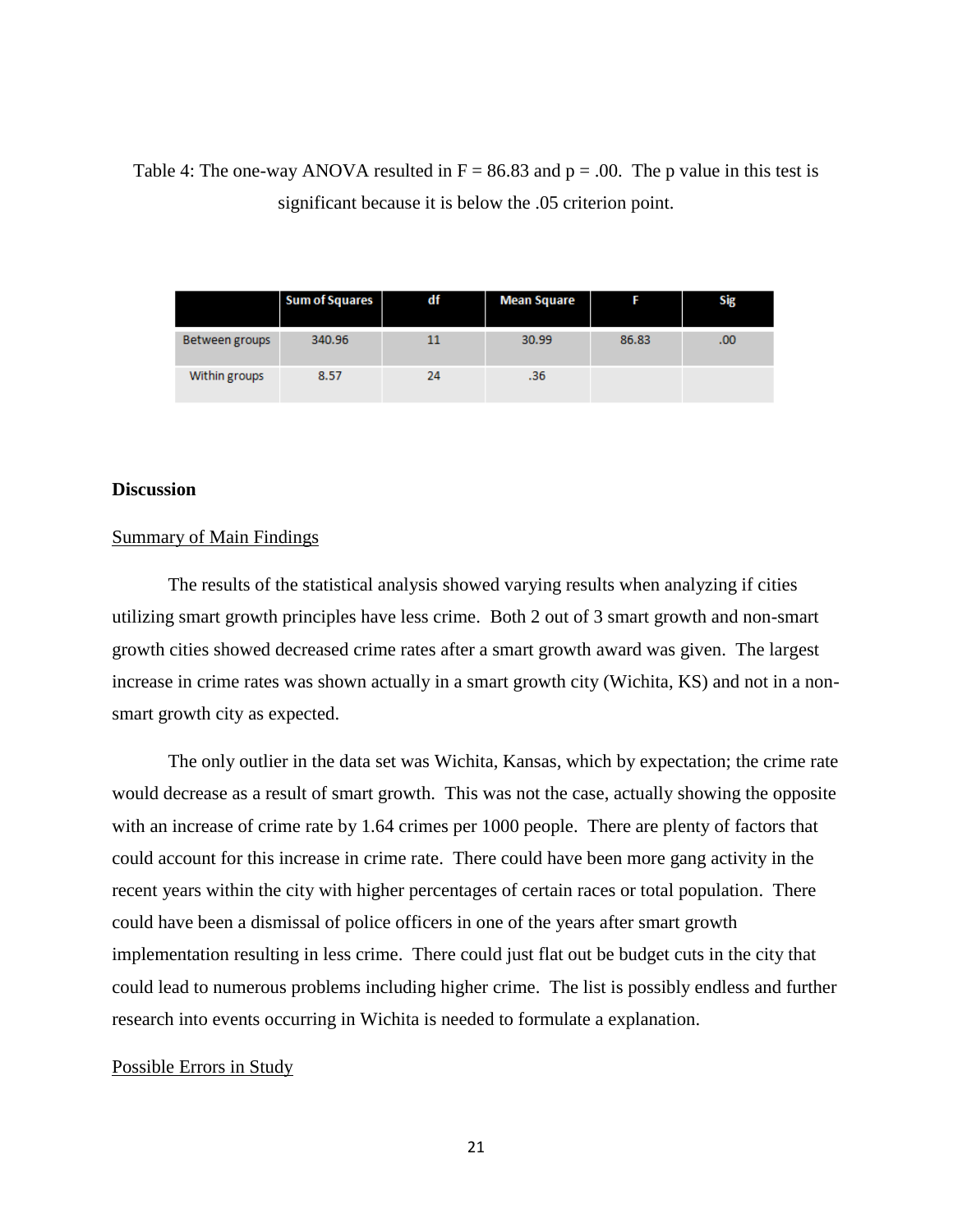There were many challenges in this study. The first challenge in this study was acquiring the ideal data to be used through geographical information systems (GIS). The data required for analysis with GIS is point data consisting of crimes that have occurred in specific years. Point data can be overlaid with cities utilizing smart growth principles to identify and reveal patterns and trends. Through using GIS's many functions, users can identify hot spots of crime and see if these are in areas where smart growth has been implemented. Addresses or locations of crimes that have occurred in certain areas were not available for download. If addresses of crime incidents were available for download, users could geo-code this data to make point data, the ideal data for this study.

There were further problems acquiring data when it came to the FBI's crime dataset. The webpage indicated that crime data was available until the year 1960. Only data up until the year 2002 was able to be downloaded due to a modification in formatting. Due to this technical difficulty, only 3 years before and after smart growth implementation was able to be analyzed instead of recommended 5 years, which was originally planned.

Difficulties also occurred when choosing the different case study cities that implemented smart growth principles. Some smart growth award winning cities were large cities like Portland; however the majority was smaller cities. This turned out to be challenging because the FBI's crime report did not typically list cities smaller than 10,000 people. Originally it was thought to involve three cases consisting of a large population city, a medium population city, and a small population city for analysis. The data of smart growth cities from the EPA does not allow for this type of study. It was then difficult to choose cities that were similar because the effects of outside factors on crime rates. It was determined that population and climate were the most efficient factors in this study to be held constant. There could be dozens of other factors that could have had an influence on crime rates that were not examined for this study

Limitations played a considerable role in this study and would play significant roles in future studies as well. The main limitations occurring in this study were the factors of crime rates that I held constant in this study. Population and climate were the only two factors influencing crime rates that were held similar between the different case study examples. These two factors were choose because they are easy to pick out and are broad enough to make a connection to. For example, majority of people know the difference between a small versus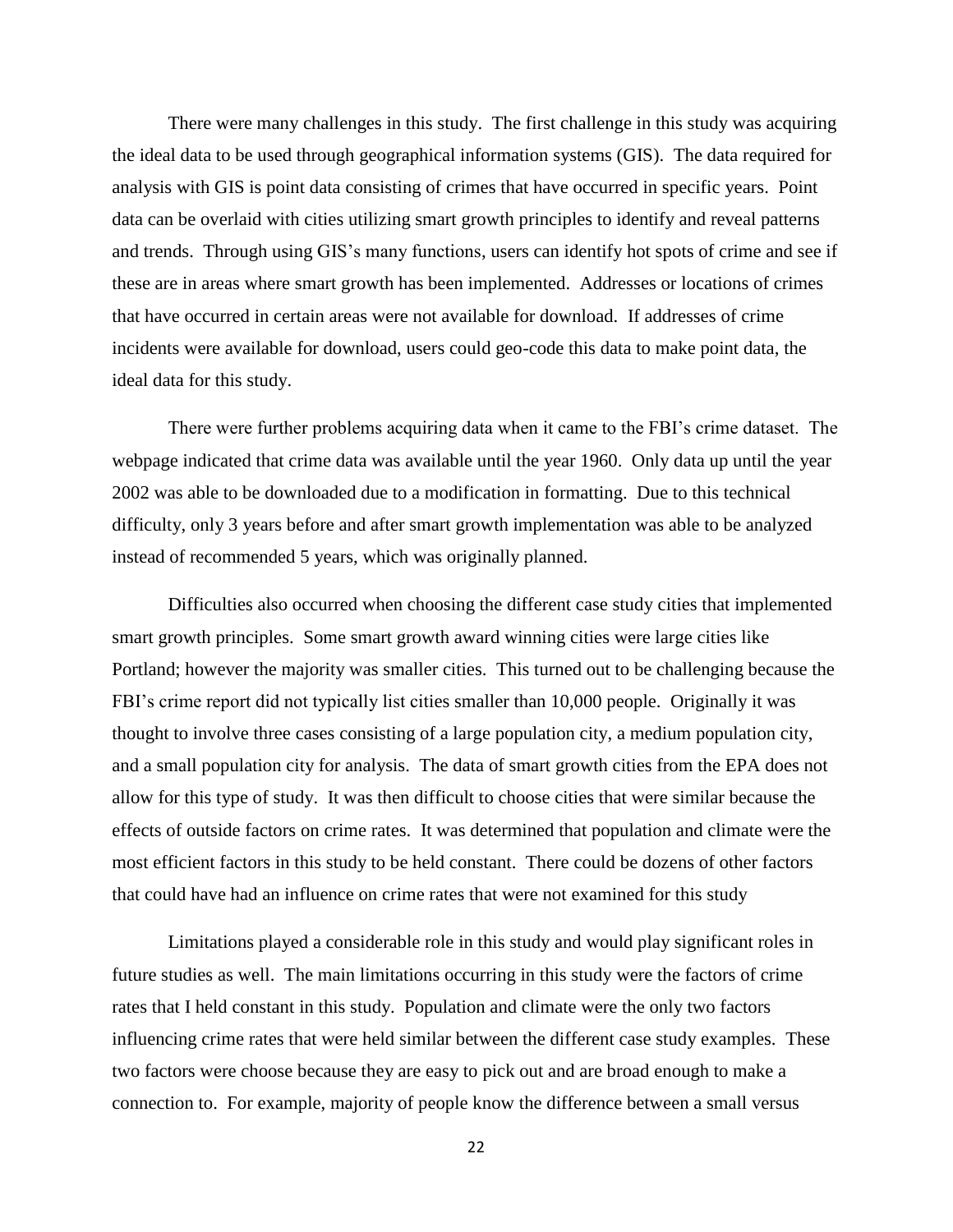large city and the difference between a cold versus warm climate. It is acknowledged these factors are two of the many factors that can have an influence on crime rate. Obviously there are numerous factors, possibly infinite if you get specific that could affect crime rates. For this study only two were held constant because the more variables that are held constant, the more and more difficult it is to find worthwhile case study cities to use as examples.

There are plenty of lessons that can be taken away through the completion of this study. Based off struggles with data acquisition, acquiring the right data needed for the study needs to be the first priority of the study. The right data set would include a list of crimes that have occurred in a city. These crimes would be in a table format to include the address, date of offense, and type of offense. From this it would be effortless to manipulate the data to show areas of high crime concentration, specific time periods of crime, etc. In order to find appropriate data to map crime rates, connections and governmental outreach needs to be made with specific police and city departments. These departments have the crime data that a user is looking for, or at least have a contact in order to track down the ideal data needed.

#### Future Outlook

In order to study the effects that smart growth principles have on cities, more studies and the right data source are needed. A more detailed study at the block group or census tract level would find a more significant association of smart growth and crime. Researchers could isolate different crime factors at a more detailed level to achieve further significant results. A larger list and comparison of smart growth cities is needed in order to lessen the effect outliers have on a data set. A comparison list around 100 or more cities seems adequate to achieve significant results about smart growth and crime. Larger time spans before and after the smart growth awards are given would further show the before and after change due to smart growth implementation. With smart growth being such an up and coming topic, it may be a few years before a study is able utilize time to identify changes associated with smart growth.

Better results could be achieved in future studies if GIS is used in the study. GIS unfortunately could not be use in this study because access to crime data in the point (data) format was not available. With the GIS and the acquisition of crime data in the point (data) format, hot spot analysis could be utilized to show areas clustering crime at specific years. After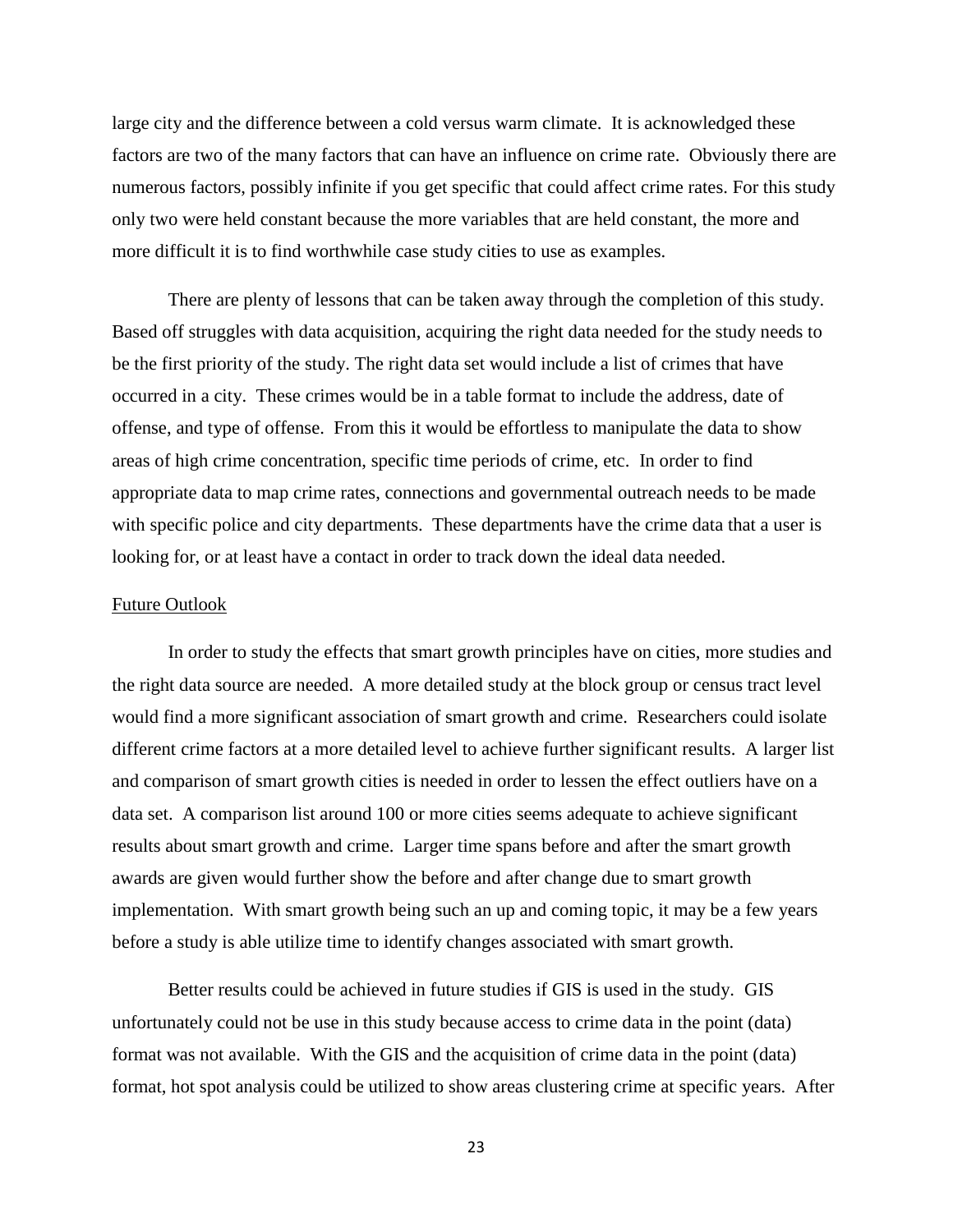these areas have been identified, users could overlay this map layer with a detailed community layer to see the effects of smart growth principles. While GIS is an important tool in finding the connection between smart growth and crime rates, it is important to not get overly focused in the mapping of this connection. GIS analysis should never be a substitute for actual "on the ground" analysis. GIS is used best when partnered with other forms of research to identify spatial patterns and seek possible explanations spatially.

#### Conclusion

This study lays the ground work for future studies to investigate the association of cities implementing smart growth principles and the effects on crime. Though convincing results were unable to be achieved, the possibilities of improved results are more likely with access to the proper data and the use of suitable methods. Through larger and more detailed studies, a positive relationship of smart growth principles and decreased crime rates will provide increased confidence for people wanting to become more sustainable by implementing smart growth principles.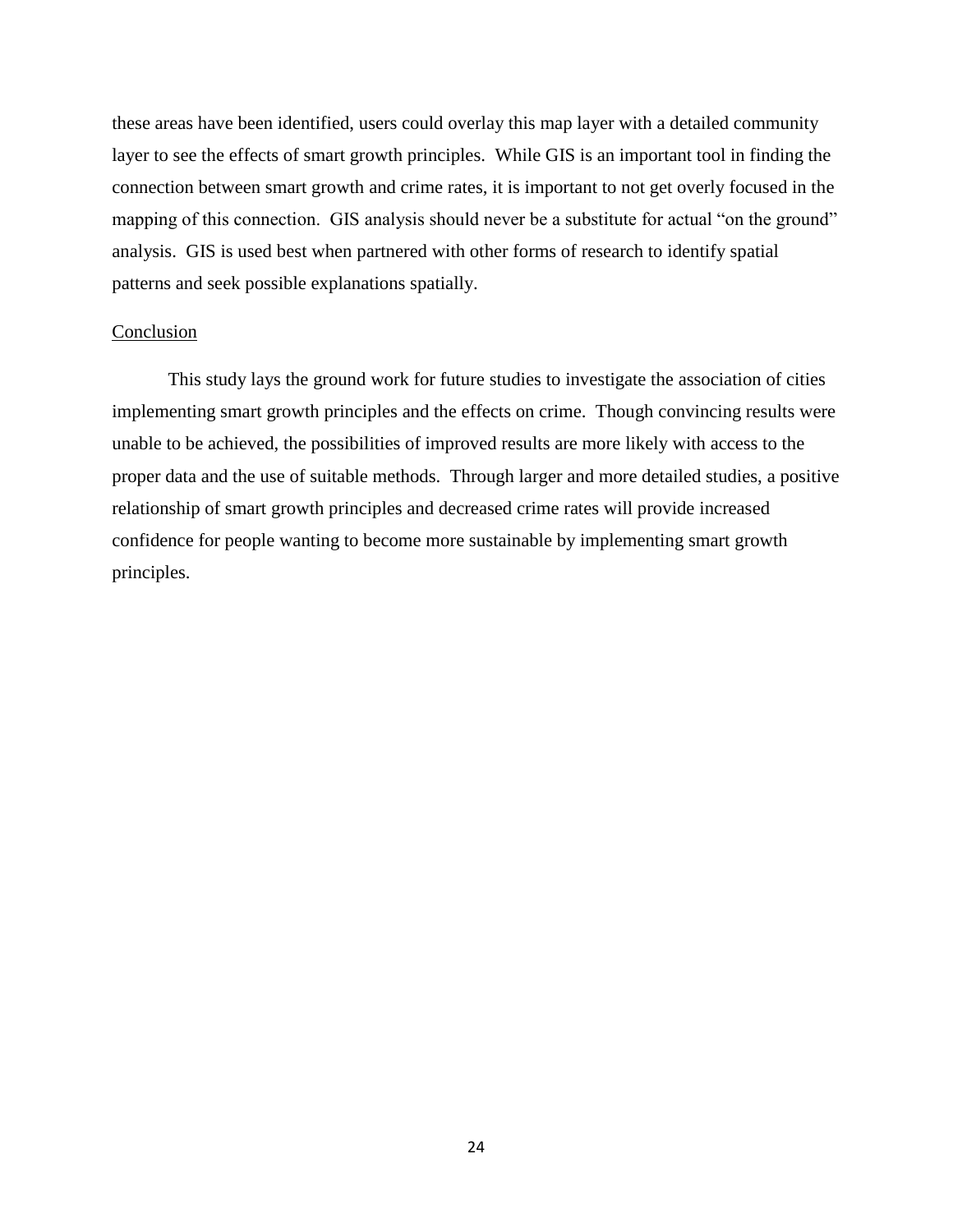### **Acknowledgments**

I would first like to thank my academic advisor Dr. Tracy Gartner for help and guidance in the completion of my thesis. I would also like to thank my secondary advisor Dr. Wenjie Sun for the many classes and lessons she taught me regarding GIS and statistics. I would also like to my fall thesis class for their help and support through these many months triumphs and struggles. I would finally like to thank my friends and family, I owe a great deal gratitude for your support in completing this thesis.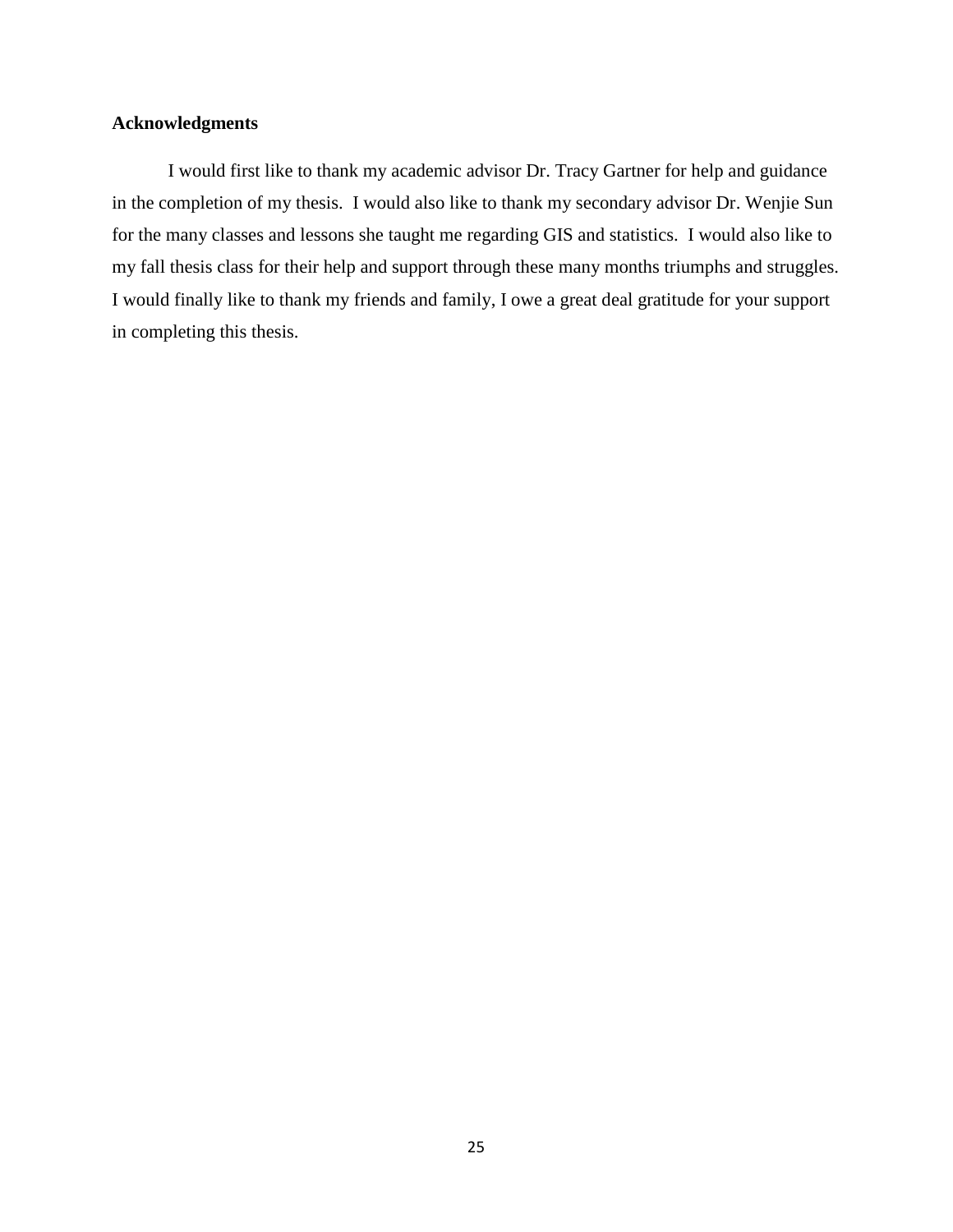#### **Work Cited**

- Arku, Godwin. "Rapidly Growing African Cities Need to Adopt Smart Growth Policies to Solve Urban Development Concerns." *Urban Forum* 20.3 (2009): 253-70.
- Arnold, Chester L., and C. James Gibbons. "Impervious Surface Coverage: The Emergence of a Key Environmental Indicator." *Journal of the American Planning Association* 62.2 (1996): 243-58.
- Baron, Stephen W. "Street Youth, Unemployment, and Crime: Is It That Simple? Using General Strain Theory to Untangle the Relationship1." *Canadian Journal of Criminology and Criminal Justice/La Revue Canadienne De Criminologie Et De Justice Pénale* 50.4 (2008): 399-434.
- Browning, C. R., R. A. Byron, C. A. Calder, L. J. Krivo, M.-P. Kwan, J.-Y. Lee, and R. D. Peterson. "Commercial Density, Residential Concentration, and Crime: Land Use Patterns and Violence in Neighborhood Context." *Journal of Research in Crime and Delinquency* 47.3 (2010): 329-57.
- Cheatwood, Derral. "The Effects of Weather on Homicide." *Journal of Quantitative Criminology* 11.1 (1995): 51-70.
- De Sousa, C. A., C. Wu, and L. M. Westphal. "Assessing the Effect of Publicly Assisted Brownfield Redevelopment on Surrounding Property Values." *Economic Development Quarterly* 23.2 (2009): 95-110.
- Easterbrook, Gregg. "Comment on Karen A. Danielsen, Robert E. Lang, and William Fulton's "Retracting Suburbia: Smart Growth and the Future of Housing"." *Housing Policy Debate* 10.3 (1999): 541-47.
- Edwards, M. M., and A. Haines. "Evaluating Smart Growth: Implications for Small Communities." *Journal of Planning Education and Research* 27.1 (2007): 49-64.
- Elliott, Delbert S. "Delinquency, School Attendance and Dropout." *Social Problems* 13.3 (1966): 307- 14.
- EPA. *Essential Smart Growth Fixes for Urban and Suburban Zoning Codes*. 2009. Print EPA. *Getting to Smart Growth: 100 Policies for Implementation*. 2004. Print.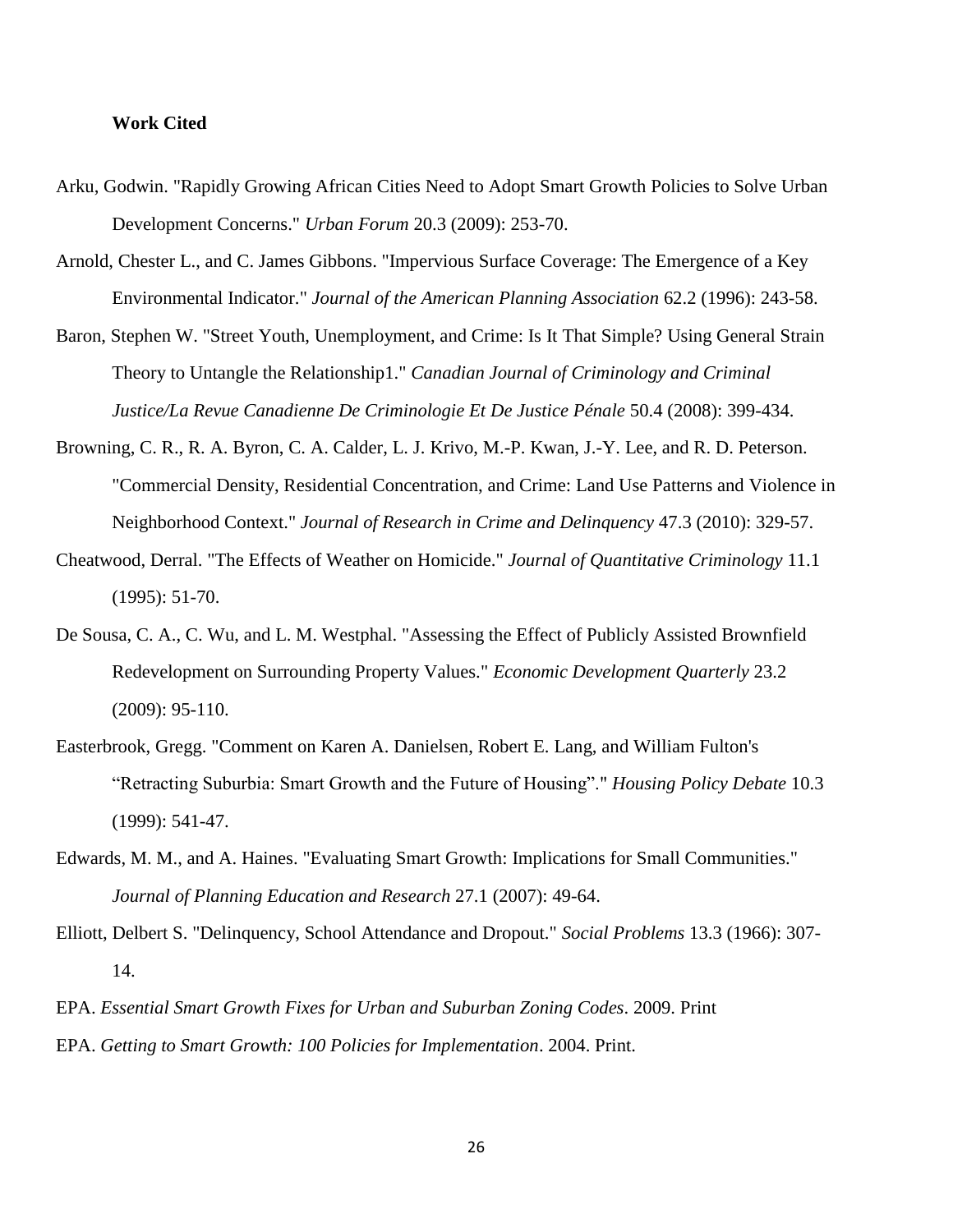- Ewing, Reid, Rolf Pendall, and Don Chen. "Measuring Sprawl and Its Transportation Impacts." *Transportation Research Record* 1831.1 (2003): 175-83.
- Filion, Pierre, and Kathleen Mcspurren. "Smart Growth and Development Reality: The Difficult Coordination of Land Use and Transport Objectives." *Urban Studies* 44.3 (2007): 501-24.
- Ferrin, Deborah. "San Diego's 6 to 6: A community's commitment to out-of-school time." *New Directions for Youth Development.* 94. (2022) 109-18.
- Goldscheider, Frances, and Linda Waite. "Nonfamily Living and the Erosion of Traditional Family Orientations Among Young Adults." *American Sociological Review* 51.4 (1986).
- Greenberg, M., K. Lowrie, L. Solitare, and L. Duncan. "Brownfields, Toads, and the Struggle for Neighborhood Redevelopment: A Case Study of the State of New Jersey." *Urban Affairs Review* 35.5 (2000): 717-33.

Hirschi, Travis. "The Family." *Crime* (1995): 121-40.

Ikegaya, Hiroshi, and Hideki Suganami. "Correlation between Climate and Crime in Eastern Tokyo." *Canadian Journal of Criminology and Criminal Justice/La Revue Canadienne De Criminologie Et De Justice Pénale* 50.2 (2008): 225-38.

Jacobs, Jane. *The Death and Life of Great American Cities*. Harmondsworth: Penguin, 1964. Print.

- LaFree, Gary F. "Street Crime and the Decline of Social Institutions in America." *Annual Review of Sociology* 25 (1999): 145-58.
- "Left Behind Economist." *Economist* 400.8750 (2011).
- Martínez, L. Miguel, and José Manuel Viegas. "Effects of Transportation Accessibility on Residential Property Values." *Transportation Research Record: Journal of the Transportation Research Board* 2115.-1 (2009): 127-37.
- Nguyen, M. T. "Does Affordable Housing Detrimentally Affect Property Values? A Review of the Literature." *Journal of Planning Literature* 20.1 (2005): 15-26.
- O'Connell, Lenahan. "The Impact of Local Supporters on Smart Growth Policy Adoption." *Journal of the American Planning Association* 75.3 (2009): 281-91.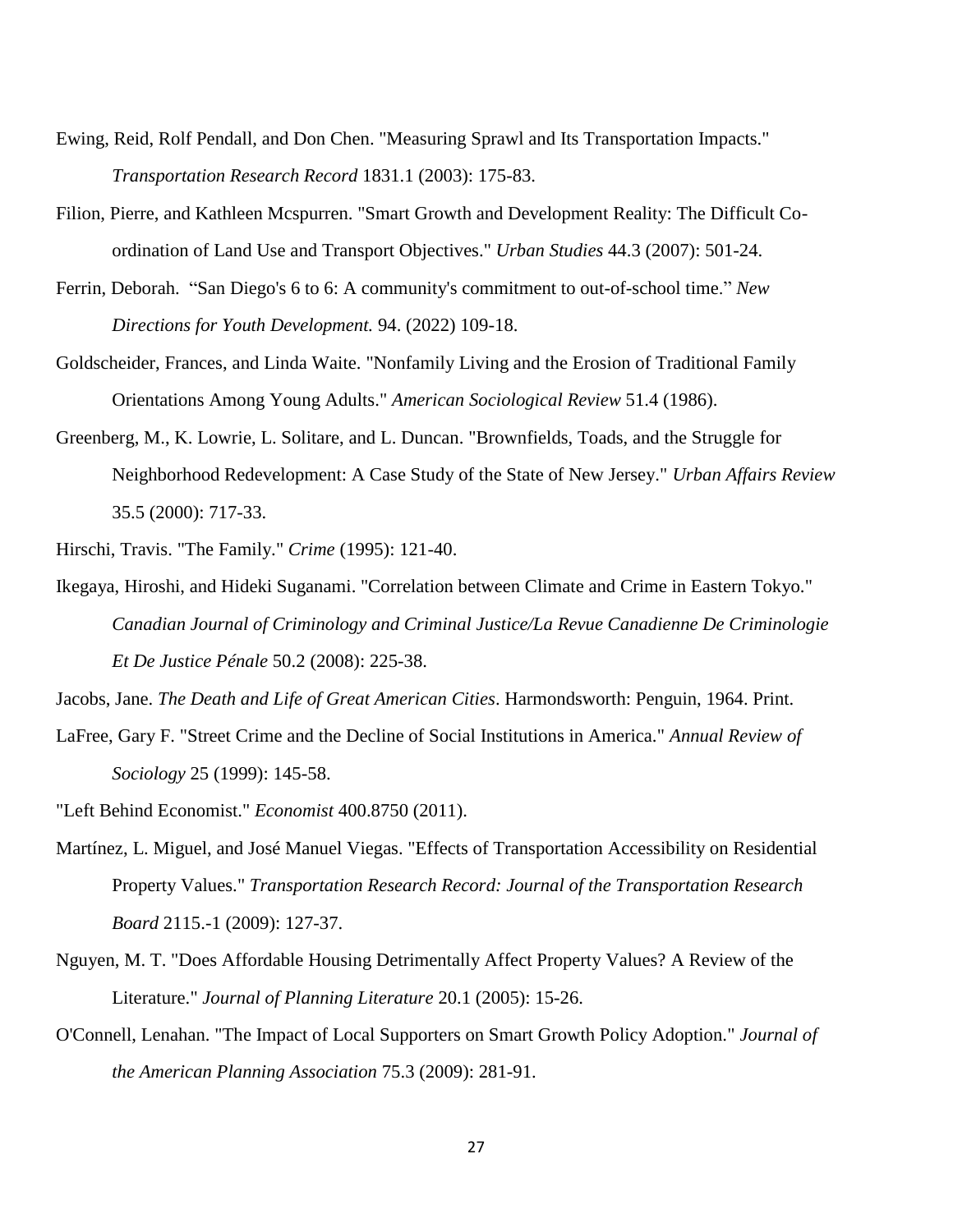- Perdue, Wendy Collins, Carol Maclennan, John O. Norquist, and Toni N. Harp. "Smart Growth for Community Development." *The Journal of Law, Medicine & Ethics* 32.S4 (2004): 27-31.
- Shoup, Donald C. *The High Cost of Free Parking*. Chicago: Planners, American Planning Association, 2005.
- Useem, Bert, and Jack Goldston. "Forging Social Order and Its Breakdown: Riot and Reform in U.S. Prisons." *American Sociological Review* 67.4 (2002).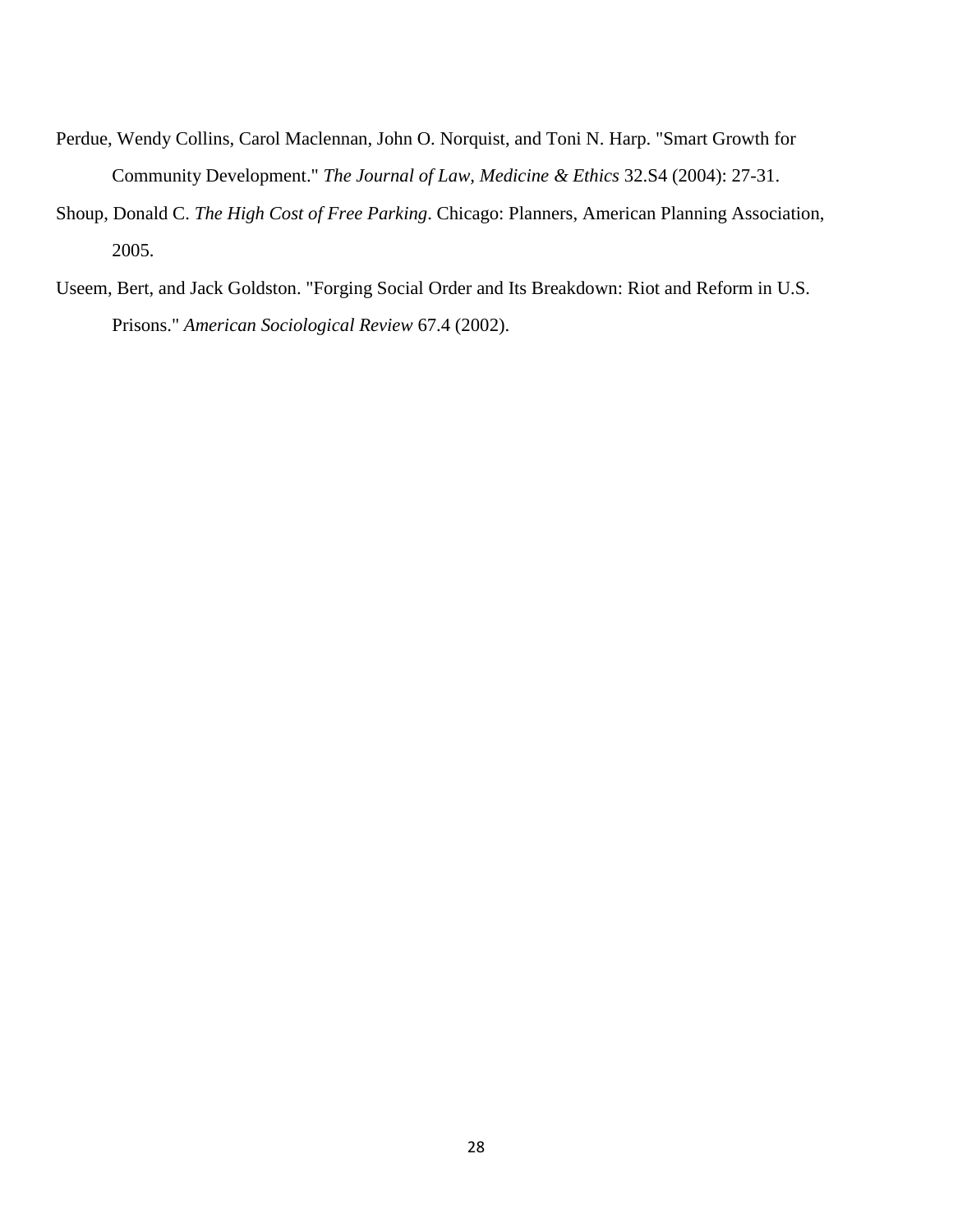## **Appendices**

### **Table 1 - One-way ANOVA (Descriptives)**

Crime\_Rate

|                        |              |         |                |            |             | 95% Confidence Interval for Mean |  |
|------------------------|--------------|---------|----------------|------------|-------------|----------------------------------|--|
|                        | $\mathsf{N}$ | Mean    | Std. Deviation | Std. Error | Lower Bound | <b>Upper Bound</b>               |  |
| <b>Portland Before</b> | 3            | 7.4000  | .17321         | .10000     | 6.9697      | 7.8303                           |  |
| <b>Portland After</b>  | 3            | 6.0333  | .41633         | .24037     | 4.9991      | 7.0676                           |  |
| Seattle Before         | 3            | 6.9000  | .34641         | .20000     | 6.0395      | 7.7605                           |  |
| Seattle After          | 3            | 6.4000  | .43589         | .25166     | 5.3172      | 7.4828                           |  |
| Wichita Before         | 3            | 7.7667  | 1.09697        | .63333     | 5.0417      | 10.4917                          |  |
| Wichita After          | 3            | 9.4000  | .40000         | .23094     | 8.4063      | 10.3937                          |  |
| <b>Tulsa Before</b>    | 3            | 11.9000 | .85440         | .49329     | 9.7776      | 14.0224                          |  |
| <b>Tulsa After</b>     | 3            | 11.6667 | .76376         | .44096     | 9.7694      | 13.5640                          |  |
| Winnooski Before       | 3            | 3.4667  | .25166         | .14530     | 2.8415      | 4.0918                           |  |
| Winnooski After        | 3            | 3.3333  | .66583         | .38442     | 1.6793      | 4.9874                           |  |
| Springfield Before     | 3            | 2.4333  | .35119         | .20276     | 1.5609      | 3.3057                           |  |
| Springfield After      | 3            | 3.1667  | .68069         | .39299     | 1.4757      | 4.8576                           |  |
| Total                  | 36           | 6.6556  | 3.16015        | .52669     | 5.5863      | 7.7248                           |  |

#### **Table 2 - One-way ANOVA (Descriptives)**

Crime\_Rate

|                        | Minimum | Maximum |
|------------------------|---------|---------|
| <b>Portland Before</b> | 7.30    | 7.60    |
| <b>Portland After</b>  | 5.70    | 6.50    |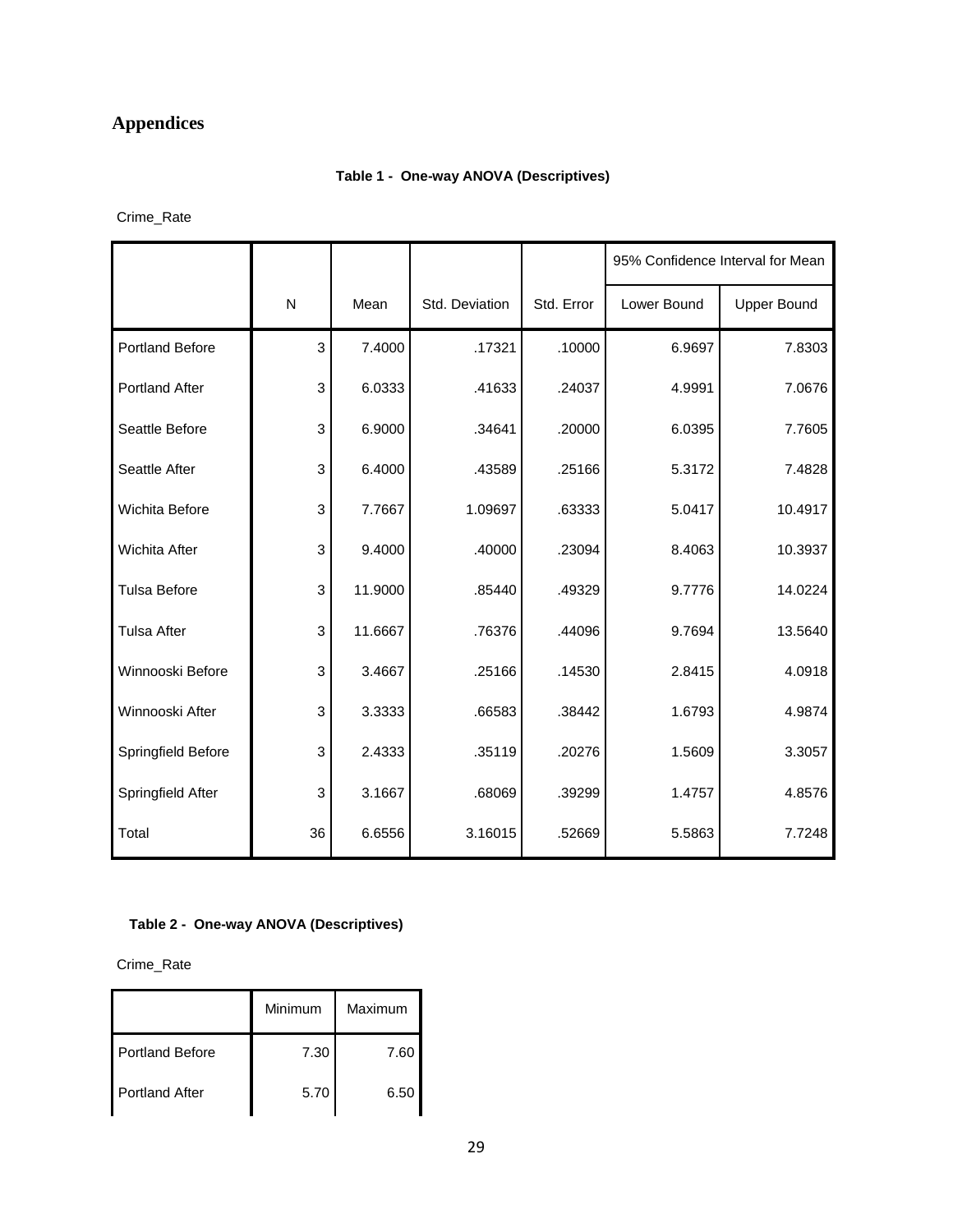| Seattle Before        | 6.70  | 7.30  |
|-----------------------|-------|-------|
| Seattle After         | 6.10  | 6.90  |
| <b>Wichita Before</b> | 6.50  | 8.40  |
| <b>Wichita After</b>  | 9.00  | 9.80  |
| <b>Tulsa Before</b>   | 11.00 | 12.70 |
| <b>Tulsa After</b>    | 11.00 | 12.50 |
| Winnooski Before      | 3.20  | 3.70  |
| Winnooski After       | 2.90  | 4.10  |
| Springfield Before    | 2.10  | 2.80  |
| Springfield After     | 2.40  | 3.70  |
| Total                 | 2.10  | 12.70 |
|                       |       |       |

#### **Table 3 - One-way ANOVA (Descriptives)**

Crime\_Rate

|                        | Minimum | Maximum |
|------------------------|---------|---------|
| <b>Portland Before</b> | 7.30    | 7.60    |
| <b>Portland After</b>  | 5.70    | 6.50    |
| Seattle Before         | 6.70    | 7.30    |
| Seattle After          | 6.10    | 6.90    |
| Wichita Before         | 6.50    | 8.40    |
| <b>Wichita After</b>   | 9.00    | 9.80    |
| Tulsa Before           | 11.00   | 12.70   |
| <b>Tulsa After</b>     | 11.00   | 12.50   |
| Winnooski Before       | 3.20    | 3.70    |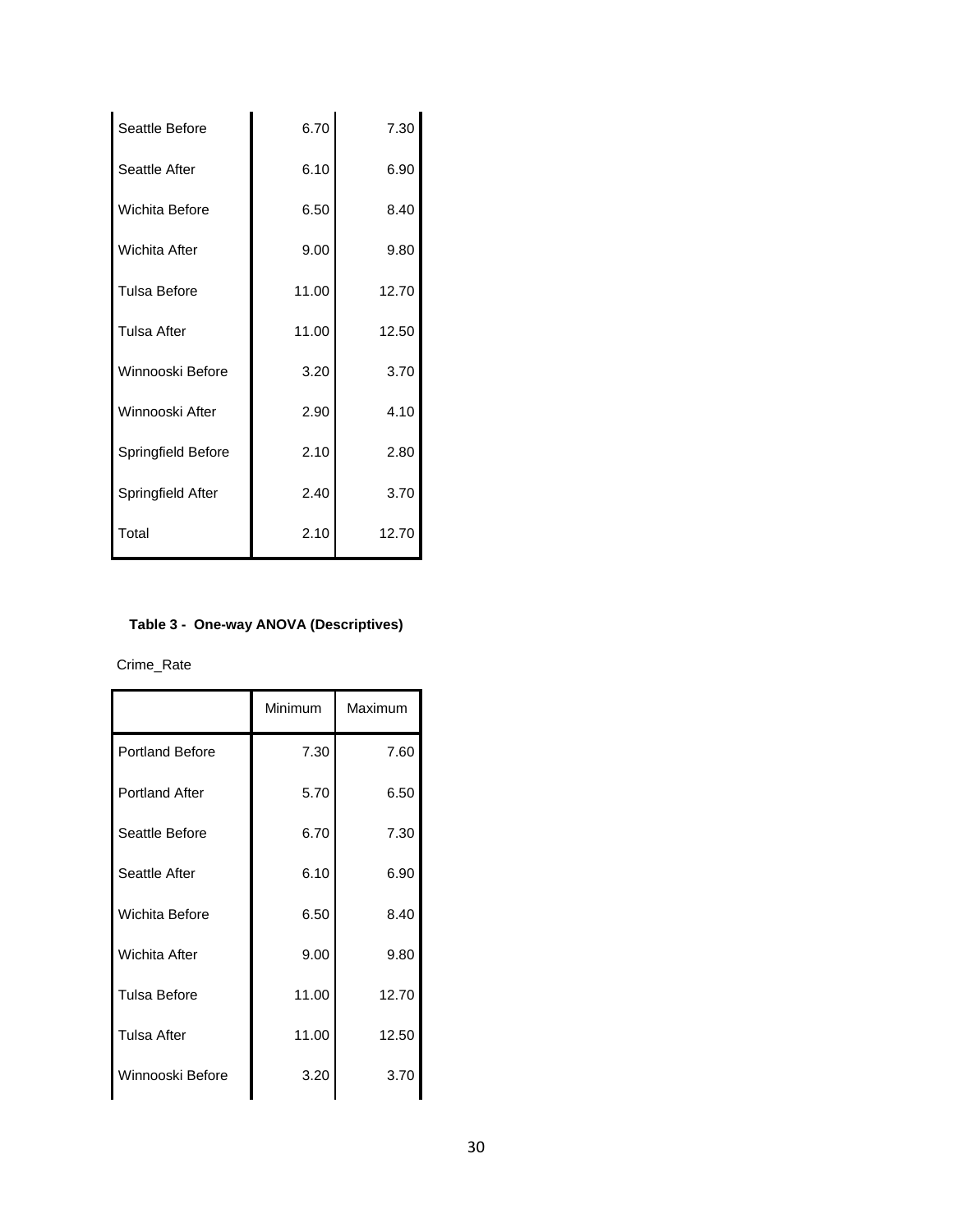| Winnooski After    | 2.90 | 4.10  |
|--------------------|------|-------|
| Springfield Before | 2.10 | 2.80  |
| Springfield After  | 2.40 | 3.70  |
| Total              | 2.10 | 12.70 |

#### **Table 4 - One-way ANOVA**

Crime\_Rate

|                       | Sum of Squares | df | Mean Square | F      | Sig. |
|-----------------------|----------------|----|-------------|--------|------|
| <b>Between Groups</b> | 340.962        | 11 | 30.997      | 86.839 | .000 |
| <b>Within Groups</b>  | 8.567          | 24 | .357        |        |      |
| Total                 | 349.529        | 35 |             |        |      |

**Table 5 - One-way ANOVA (Crime\_Rate)**

Tukey  $B^a$ 

|                         |              | Subset for alpha = $0.05$ |                |        |   |   |
|-------------------------|--------------|---------------------------|----------------|--------|---|---|
| Cities before and after | $\mathsf{N}$ | 1                         | $\overline{2}$ | 3      | 4 | 5 |
| Springfield Before      | 3            | 2.4333                    |                |        |   |   |
| Springfield After       | 3            | 3.1667                    |                |        |   |   |
| Winnooski After         | 3            | 3.3333                    |                |        |   |   |
| Winnooski Before        | 3            | 3.4667                    |                |        |   |   |
| <b>Portland After</b>   | 3            |                           | 6.0333         |        |   |   |
| Seattle After           | 3            |                           | 6.4000         | 6.4000 |   |   |
| Seattle Before          | 3            |                           | 6.9000         | 6.9000 |   |   |
| <b>Portland Before</b>  | 3            |                           | 7.4000         | 7.4000 |   |   |